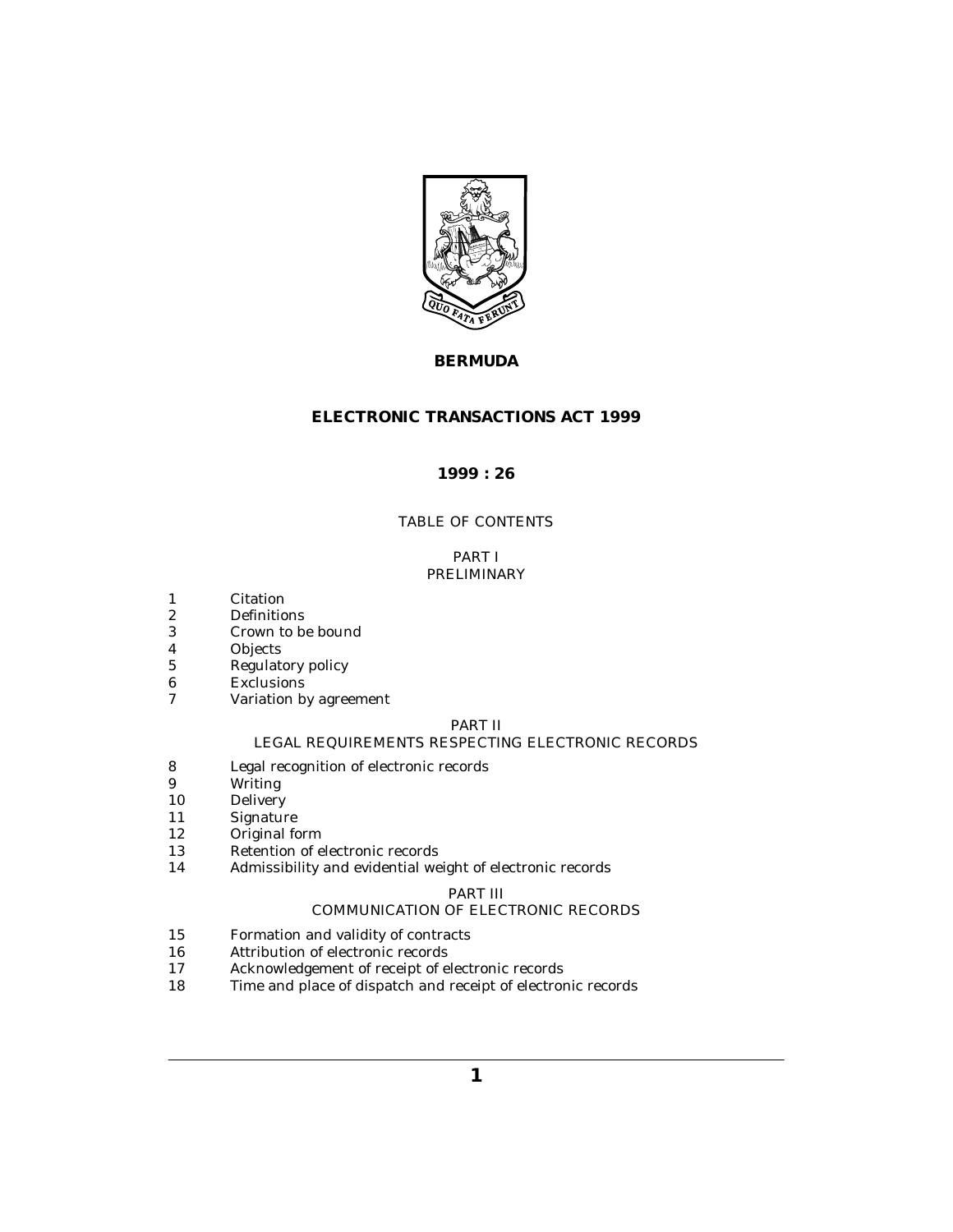# PART IV

# [ELECTRONIC SIGNATURES](#page-10-0)

- [Electronic signature associated with an accredited certificate](#page-10-0) 19
- [Certification and revocation of certification](#page-10-0) 20
- [Recognition of external certification service providers](#page-11-0) 21
- [Pseudonyms](#page-11-0) 22
- [Liability of authorised certification service provider](#page-11-0) 23

## PART V

## **[ENCRYPTION](#page-12-0)**

- [Regulations](#page-12-0) 24
- [Amendments to the Criminal Code](#page-13-0) 25

#### PART VI

## [DATA PROTECTION](#page-13-0)

[Data protection](#page-13-0) 26

## PART VII

## [INTERMEDIARIES AND E-COMMERCE SERVICE PROVIDERS](#page-14-0)

- [Liability of intermediaries](#page-14-0) 27
- [Procedure for dealing with unlawful, defamatory etc. information](#page-15-0) 28
- [Codes of conduct and standards for intermediaries and e-commerce service](#page-15-0) providers 29

#### PART VIII

## [E-COMMERCE ADVISORY BOARD](#page-17-0)

[E-Commerce Advisory Board](#page-17-0) 30

#### PART IX [GENERAL](#page-18-0)

- [Offences, liability of corporate officers](#page-18-0) 31
- [Regulations](#page-18-0) 32
- [Consequential amendments](#page-18-0) 33
- [Commencement](#page-18-0) 34

 WHEREAS it is expedient to make provision for electronic transactions and for matters connected therewith:

 Be it enacted by The Queen's Most Excellent Majesty, by and with the advice and consent of the Senate and the House of Assembly of Bermuda, and by the authority of the same, as follows:—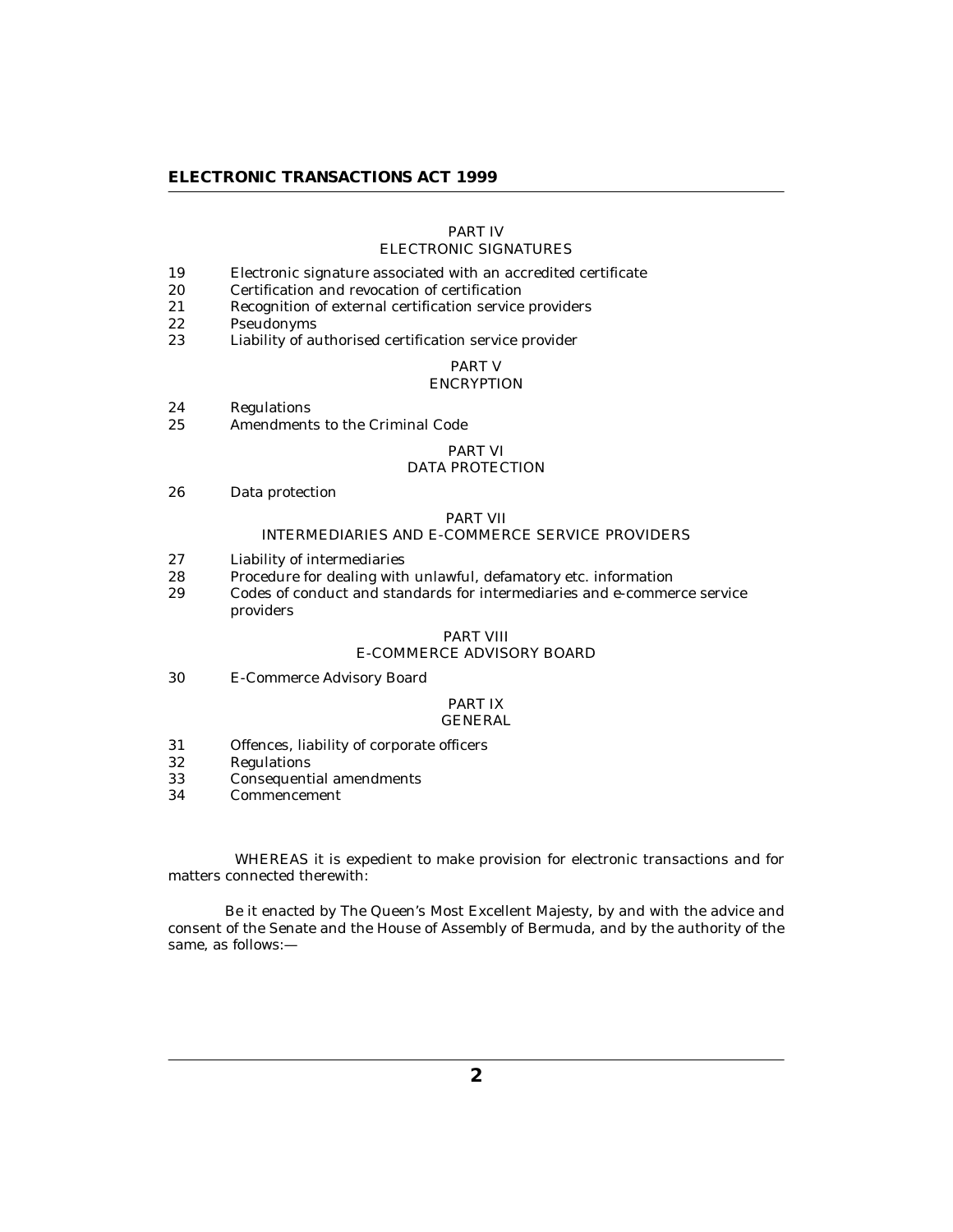# **PART I**

#### **PRELIMINARY**

#### <span id="page-2-0"></span>**Citation**

This Act may be cited as the Electronic Transactions Act 1999. 1

#### **Definitions**

In this Act—  $\mathfrak{p}$ 

"accredited certificate" means an electronic record that—

- associates a signature verification device to a person; (i)
- (ii) confirms the identity of that person;
- (iii) is issued by an authorised certification service provider; and
- (iv) meets the relevant criteria;
- "addressee" in relation to an electronic record, means a person who is intended by the originator to receive the electronic record, but does not include a person acting as an intermediary with respect to that electronic record;
- "authorised certification service provider" means a certification service provider authorised under section 20(2) to provide accredited certificates;
- "certification service provider" means a person who issues identity certificates for the purposes of electronic signatures or provides other services to the public related to electronic signatures;
- "data controller" means a person who, either alone or jointly or in common with other persons, determines the purposes for which and the manner in which any personal data is, or is to be, processed;
- "data processor" means a person who processes personal data on behalf of a data controller;
- "e-commerce service provider" means a person who uses electronic means in providing goods, services or information;
- "electronic" means relating to technology having electrical, digital, magnetic, wireless, optical, electromagnetic or similar capabilities;
- "electronic agent device" means a program, or other electronic or automated means configured and enabled by a person that is used to initiate or respond to electronic records or performance in whole or in part without review by an individual;
- "electronic record" means a record created, stored, generated, received or communicated by electronic means;
- "electronic signature" means a signature in electronic form in, attached to, or logically associated with, information that is used by a signatory to indicate his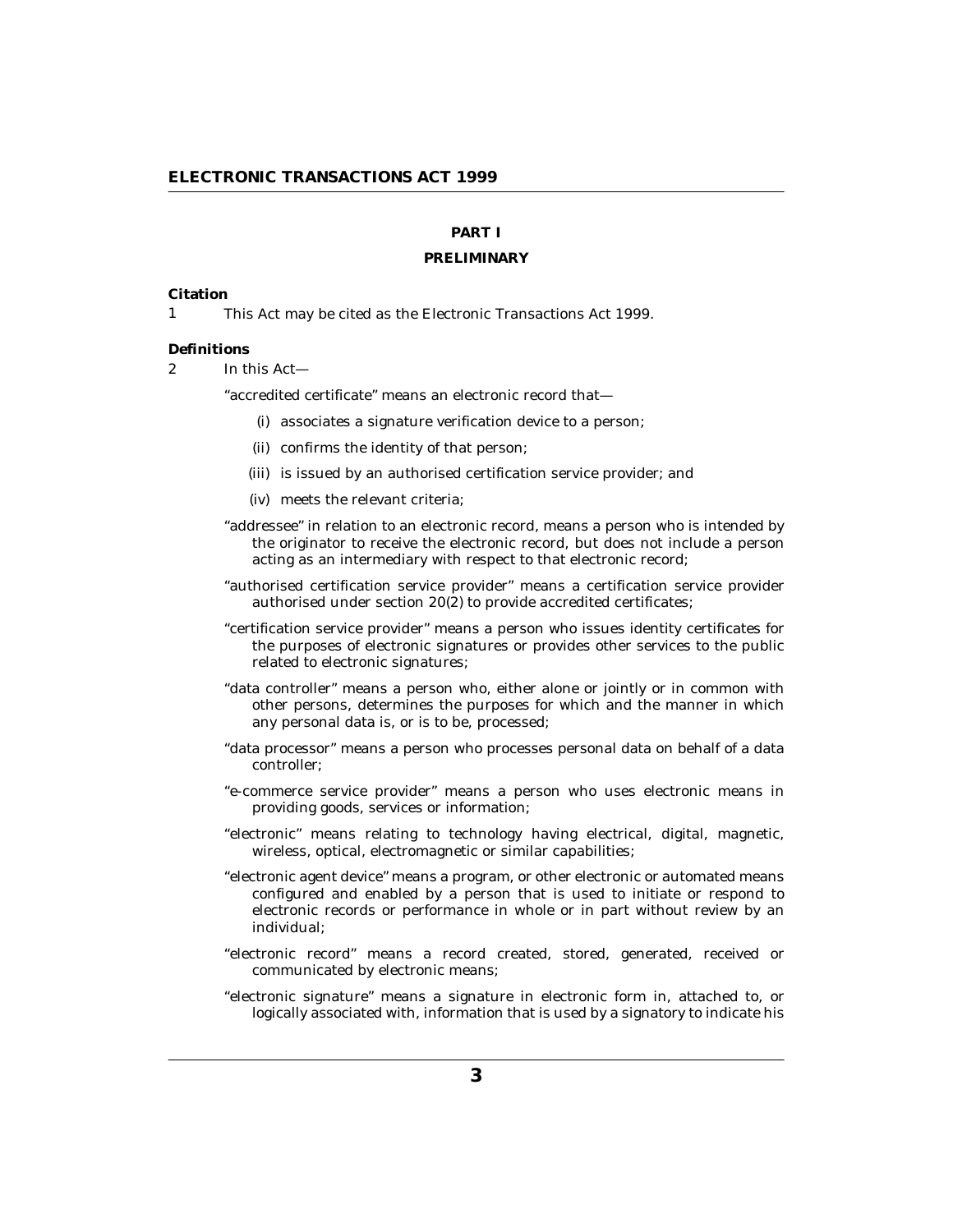adoption of the content of that information and meets the following requirements—

- (i) it is uniquely linked to the signatory;
- (ii) it is capable of identifying the signatory;
- (iii) it is created using means that the signatory can maintain under his sole control; and
- $(iv)$  it is linked to the information to which it relates in such a manner that any subsequent alteration of the information is revealed;
- "electronic signature product" means hardware or software, or components thereof, that are intended to be used by a certification service provider for the provision of electronic signature services;
- "identifiable natural person" means an individual who can be identified, directly or indirectly, in particular by reference to an identification number or to one or more factors specific to his physiological, mental, economic, cultural or social identity;
- "information" includes data, text, images, sounds, codes, computer programs, software and databases;
- "information processing system" means an electronic system for creating, generating, sending, receiving, storing, displaying, or otherwise processing information;
- "intermediary" with respect to an electronic record, means a person who, on behalf of another person, sends, receives or stores that electronic record or provides other services with respect to that electronic record;
- "Minister" means the Minister responsible for electronic commerce;
- "originator" in relation to an electronic record, means a person by whom, or on whose behalf, the electronic record purports to have been sent or generated prior to storage, if any, but does not include a person acting as an intermediary with respect to that electronic record;
- "personal data" means any information relating to an identified or identifiable natural person;
- "prescribed" means prescribed by regulations under section 32;
- "record" means information that is inscribed on a tangible medium or that is stored in an electronic, paper-based or any other medium and is retrievable in perceivable form;
- "security procedure" means a procedure, established by law or agreement or knowingly adopted by each party, that is employed for the purpose of verifying that an electronic signature, record or performance is that of a particular person or for detecting changes or errors in the content of an electronic record;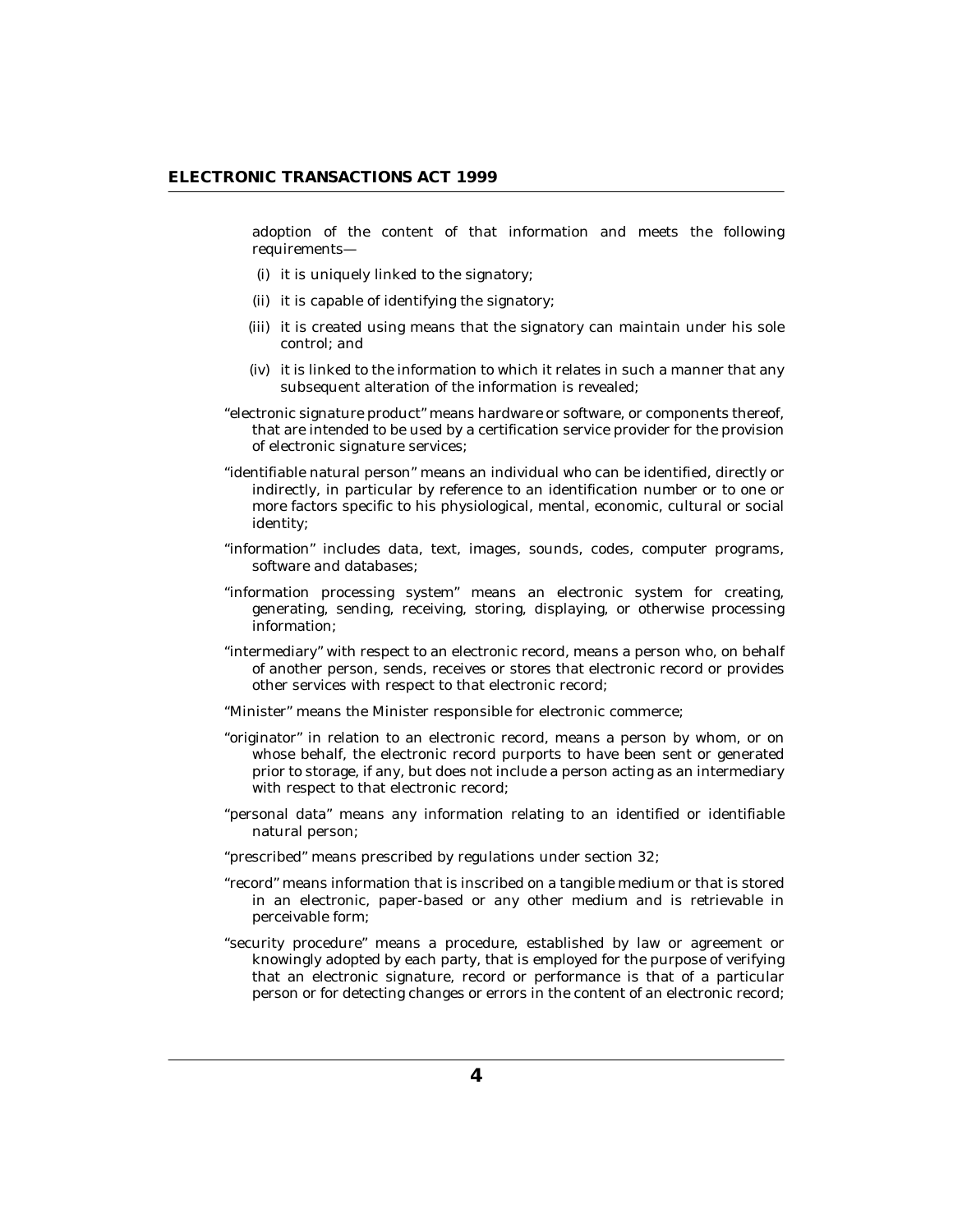- <span id="page-4-0"></span>"signature creation device" means unique data, including codes or private cryptographic keys, or a uniquely configured physical device which is used by the signatory in creating an electronic signature;
- "signature verification device" means unique data, including codes or public cryptographic keys, or a uniquely configured physical device which is used in verifying an electronic signature;

*[Section 2 "Minister" deleted and substituted by BR 5/2011 para.5 effective 25 February 2011]*

**Crown to be bound**

3 (1) This Act binds the Crown.

(2) Notwithstanding subsection (1), nothing in this Act obliges any Government Department to generate, send, receive, store or otherwise process any record by electronic means, but the Minister may, by notice published in the Gazette, indicate that a Government Department will receive and process electronic records relating to such matters as may be specified in the notice.

**Objects**

- The objects of this Act are— 4
	- (a) to enhance the reputation of Bermuda as an international business centre;
	- (b) to facilitate electronic transactions on a technology neutral basis by means of reliable electronic records;
	- (c) to remove uncertainties in relation to conducting transactions electronically with respect to the requirements for documents and for signatures to be in writing;
	- (d) to promote public confidence in the validity, integrity and reliability of conducting transactions electronically; and
	- (e) to promote the development of the legal and business infrastructure necessary to implement electronic transactions securely.

**Regulatory policy**

Transactions carried out by electronic means shall be regulated in a manner that— 5

- (a) permits and encourages the growth of business by electronic means through the operation of free market forces;
- (b) promotes the greatest possible use of industry self-regulation;
- is flexible; and (c)
- (d) is technologically neutral.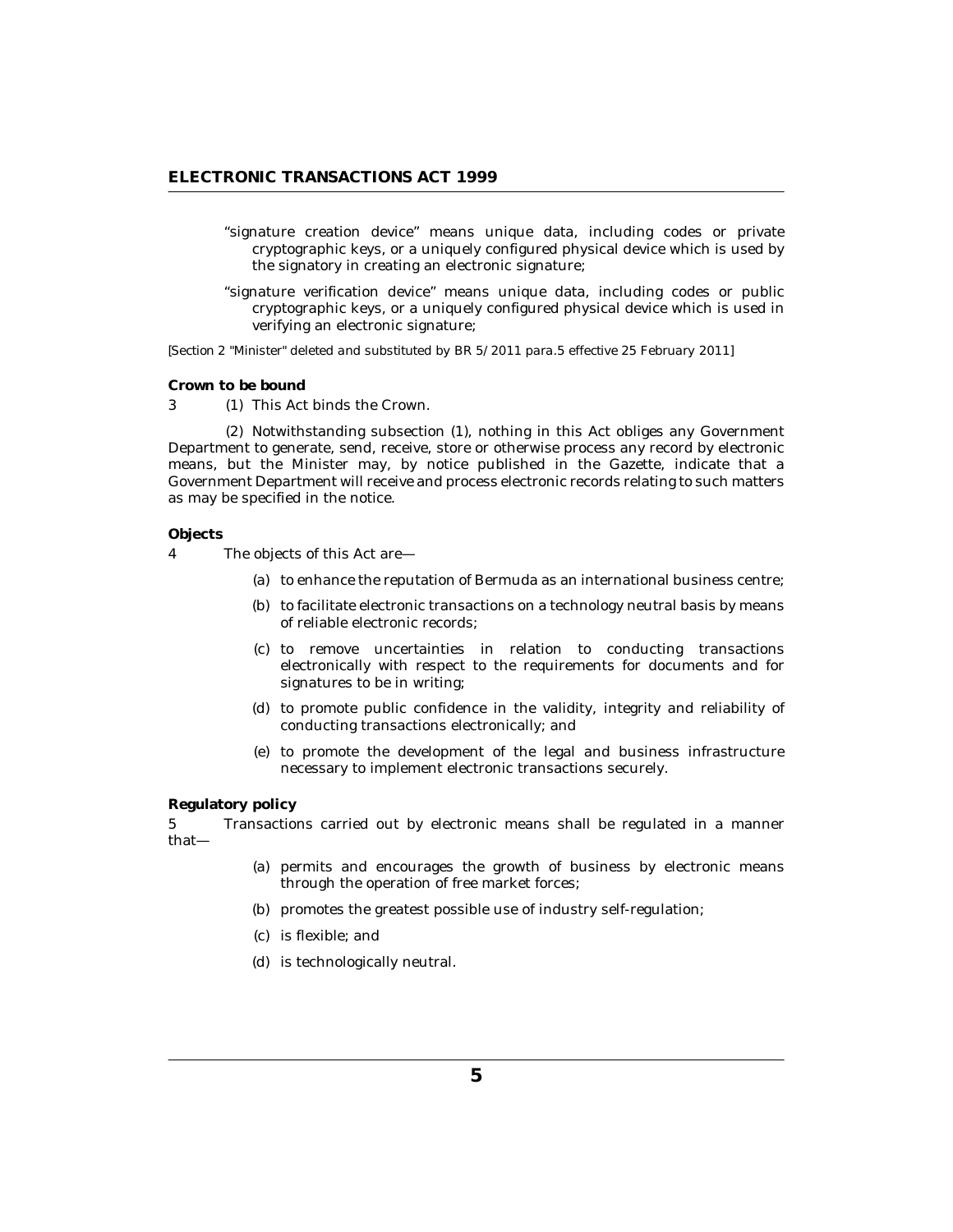### <span id="page-5-0"></span>**Exclusions**

6 (1) Part II (legal requirements respecting electronic records) and Part III (communication of electronic records) do not apply to any rule of law requiring writing or signatures for the following matters—

- (a) the creation, execution or revocation of a will or testamentary instrument;
- (b) the conveyance of real property or the transfer of any interest in real property.

(2) The Minister may by regulations provide that this Act, or such provisions thereof as may be specified in the regulations, does not apply to any class of transactions, persons, matters or things specified in the regulations.

#### **Variation by agreement**

As between parties involved in generating, sending, receiving, storing or otherwise processing records, any provision of Part II (legal requirements respecting electronic records) or Part III (communication of electronic records) may be varied by agreement. 7

## **PART II**

## **LEGAL REQUIREMENTS RESPECTING ELECTRONIC RECORDS**

**Legal recognition of electronic records**

Information shall not be denied legal effect, validity, admissibility or enforceability solely on the ground that it is— 8

- (a) in the form of an electronic record; or
- (b) not contained in the electronic record purporting to give rise to such legal effect, but is referred to in that electronic record.

### **Writing**

Where information is required by law to be in writing or is described in any 9 (1) statutory provision as being written, that requirement or description is met by an electronic record if the information contained in the electronic record is accessible and is capable of retention for subsequent reference.

(2) Subsection (1) applies whether the requirement for the information to be in writing is in the form of an obligation or the law provides consequences if it is not in writing.

### **Delivery**

Where information is required by law to be delivered, dispatched, given or sent to, or to be served on, a person, that requirement is met by doing so in the form of an electronic record provided that the originator of the electronic record states that the receipt of the electronic record is to be acknowledged and the addressee has acknowledged its receipt. 10 (1)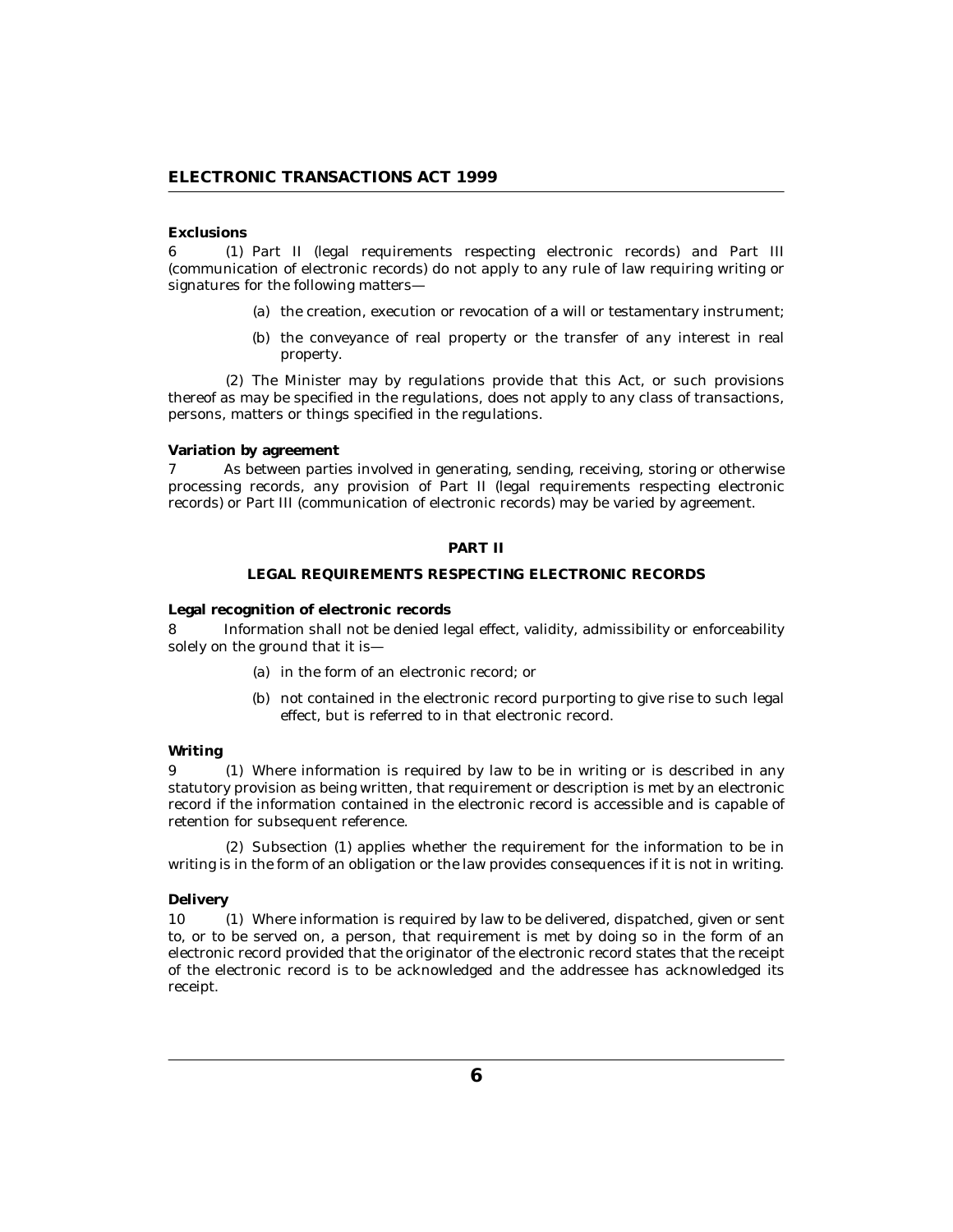<span id="page-6-0"></span>(2) Subsection (1) applies whether the requirement for delivery, dispatch, giving, sending or serving is in the form of an obligation or the law provides consequences for the information not being delivered, dispatched, given, sent or served.

#### **Signature**

Where the signature of a person is required by law, that requirement is met by an electronic record if—  $11$ 

- (a) a method is used to identify that person and to indicate that the person intended to sign or otherwise adopt the information in the electronic record; and
- (b) that method is as reliable as is appropriate for the purpose for which the electronic record was generated or communicated, in the light of all the circumstances, including any relevant agreement.

 $(2)$  An electronic record that meets the requirements of subsection  $(1)(a)$  and  $(b)$ shall not be denied legal effect, validity and enforceability solely on the ground that it—

- (a) is not an electronic signature; or
- (b) is not associated with an accredited certificate.

 $(3)$  Subsection  $(1)$  applies whether the requirement for a signature is in the form of an obligation or the law provides consequences for the absence of a signature.

#### **Original form**

12 (1) Where information is required by law to be presented or retained in its original form, that requirement is met by an electronic record if—

- (a) there exists a reliable assurance as to the integrity of the information from the time it was first generated in its final form as an electronic record or otherwise; and
- (b) where it is required that information be presented, that information is capable of being accurately represented to the person to whom it is to be presented.

(2) Subsection (1) applies whether the requirement for the information to be presented or retained in its original form is in the form of an obligation or the law provides consequences if it is not presented or retained in its original form.

- (3) For the purposes of subsection  $(1)(a)$ 
	- (a) the criterion for assessing integrity is whether the information has remained complete and unaltered, apart from the addition of any endorsement and any change which arises in the normal course of communication, storage and display; and
	- (b) the standard of reliability required is to be assessed in the light of the purpose for which the information was generated and all the relevant circumstances.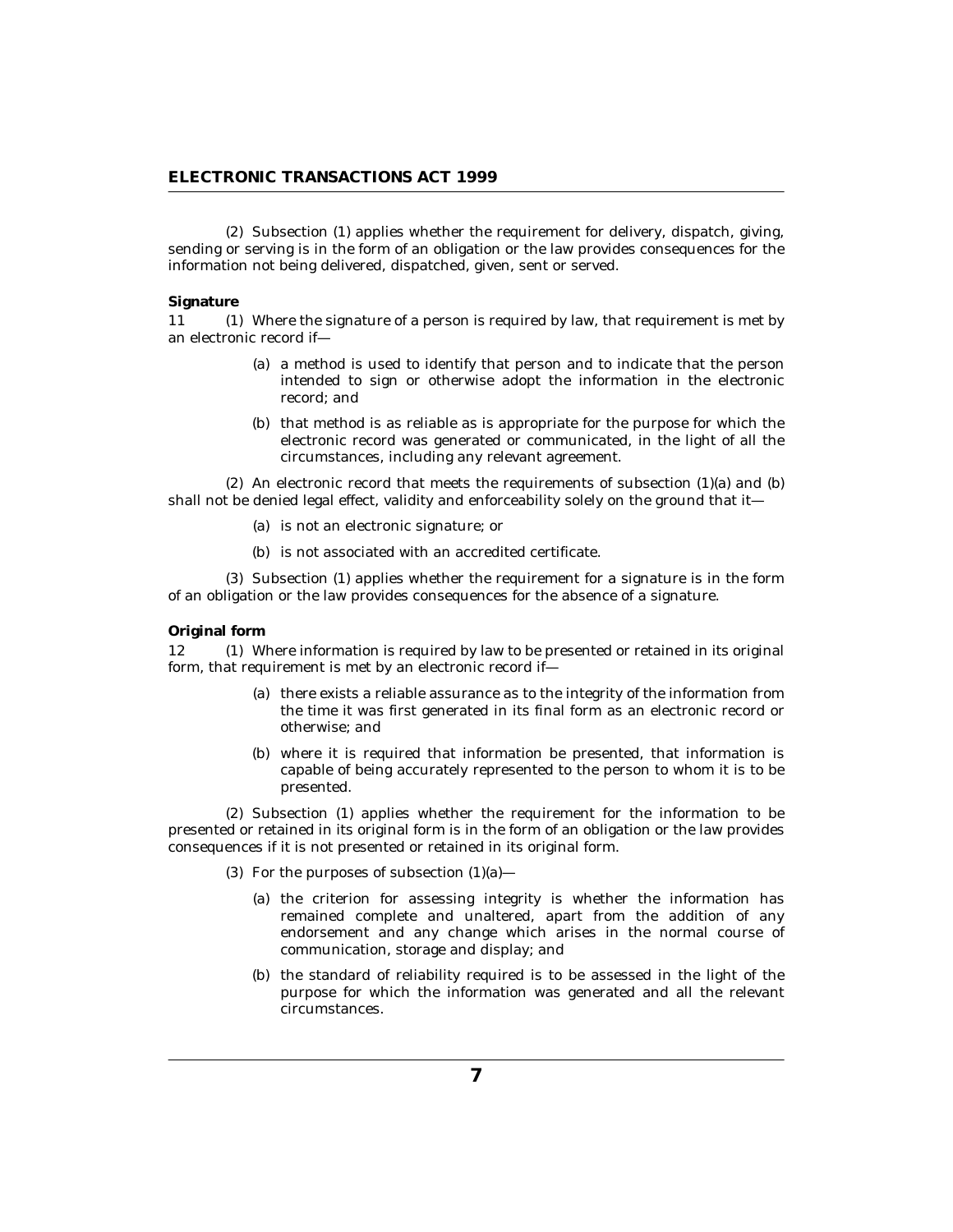#### <span id="page-7-0"></span>**Retention of electronic records**

13 (1) Where certain documents, records or information are required by law to be retained, that requirement is met by retaining electronic records if the following conditions are satisfied—

- (a) the information contained in the electronic record is accessible and is capable of retention for subsequent reference;
- (b) the electronic record is retained in the format in which it was generated, sent or received, or in a format which can be demonstrated to represent accurately the information generated, sent or received; and
- any information that enables the identification of the origin and destination (c) of an electronic record and the date and time when it was sent or received is retained.

(2) An obligation to retain documents, records or information in accordance with subsection (1) does not extend to any information the sole purpose of which is to enable the message to be sent or received.

 $(3)$  A person may satisfy the requirement referred to in subsection  $(1)$  by using the services of any other person, if the conditions set out in subsection  $(1)(a)$ ,  $(b)$  and  $(c)$  are met.

**Admissibility and evidential weight of electronic records**

14 (1) In any legal proceedings, nothing in the rules of evidence shall apply so as to deny the admissibility of an electronic record in evidence—

- solely on the ground that it is an electronic record; or (a)
- (b) if it is the best evidence that the person adducing it could reasonably be expected to obtain, on the ground that it is not in its original form.

(2) Information in the form of an electronic record will be given due evidential weight and in assessing the evidential weight of an electronic record, regard shall be had to—

- (a) the reliability of the manner in which the electronic record was generated, stored or communicated;
- (b) the reliability of the manner in which the integrity of the information was maintained;
- (c) the manner in which the originator was identified; and
- (d) any other relevant factor.

This section does not affect the application of sections 27E, 27F, 43A and 43B (3) of the Evidence Act 1905 (which relate to the admissibility of documents produced by computers).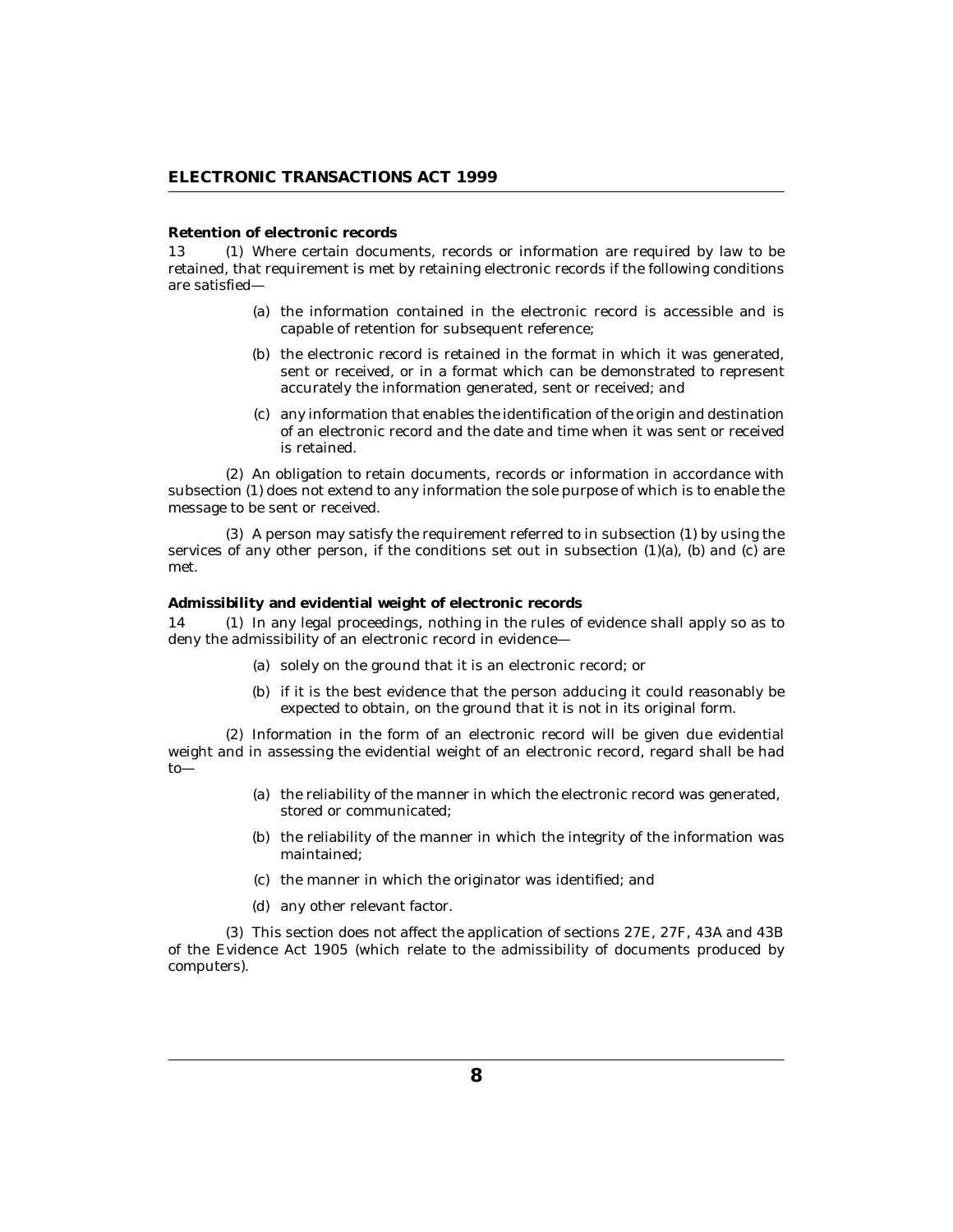# **PART III**

#### **COMMUNICATION OF ELECTRONIC RECORDS**

#### <span id="page-8-0"></span>**Formation and validity of contracts**

15 (1) In the context of formation of contracts, unless otherwise agreed by the parties, an offer and the acceptance of an offer may be expressed by means of electronic records.

(2) As between the originator and the addressee of an electronic record, a declaration of intention or other statement or delivery of a deed shall not be denied legal effect, validity or enforceability solely on the ground that it is in the form of an electronic record.

#### **Attribution of electronic records**

16 (1) An electronic record is attributable to a person if the electronic record resulted from the action of the person, acting in person, by his agent, or by his electronic agent device.

Attribution may be proven in any manner, including by showing the efficacy of (2) any security procedure applied to determine the person to whom the electronic record was attributable.

Attribution of an electronic record by a person under this section has the effect (3) provided for by the law, regulation, or agreement regarding the security procedure.

#### **Acknowledgement of receipt of electronic records**

17 (1) Subsections (2), (3) and (4) apply where, on or before sending an electronic record, or by means of that electronic record, the originator has requested or has agreed with the addressee that receipt of the electronic record be acknowledged.

Where the originator has not agreed with the addressee that the (2) acknowledgement be given in a particular form or by a particular method, an acknowledgement may be given by—

- (a) any communication by the addressee, automated or otherwise; or
- (b) any conduct of the addressee,

that is reasonably sufficient to indicate to the originator that the electronic record has been received.

Where the originator has stated that the electronic record is conditional on (3) receipt of the acknowledgement, the electronic record is to be treated as though it had never been sent until the acknowledgement is received.

Where the originator has not stated that the electronic record is conditional on (4) receipt of the acknowledgement, and the acknowledgement has not been received by the originator within the time specified or agreed or, if no time has been specified or agreed, within a reasonable time, the originator—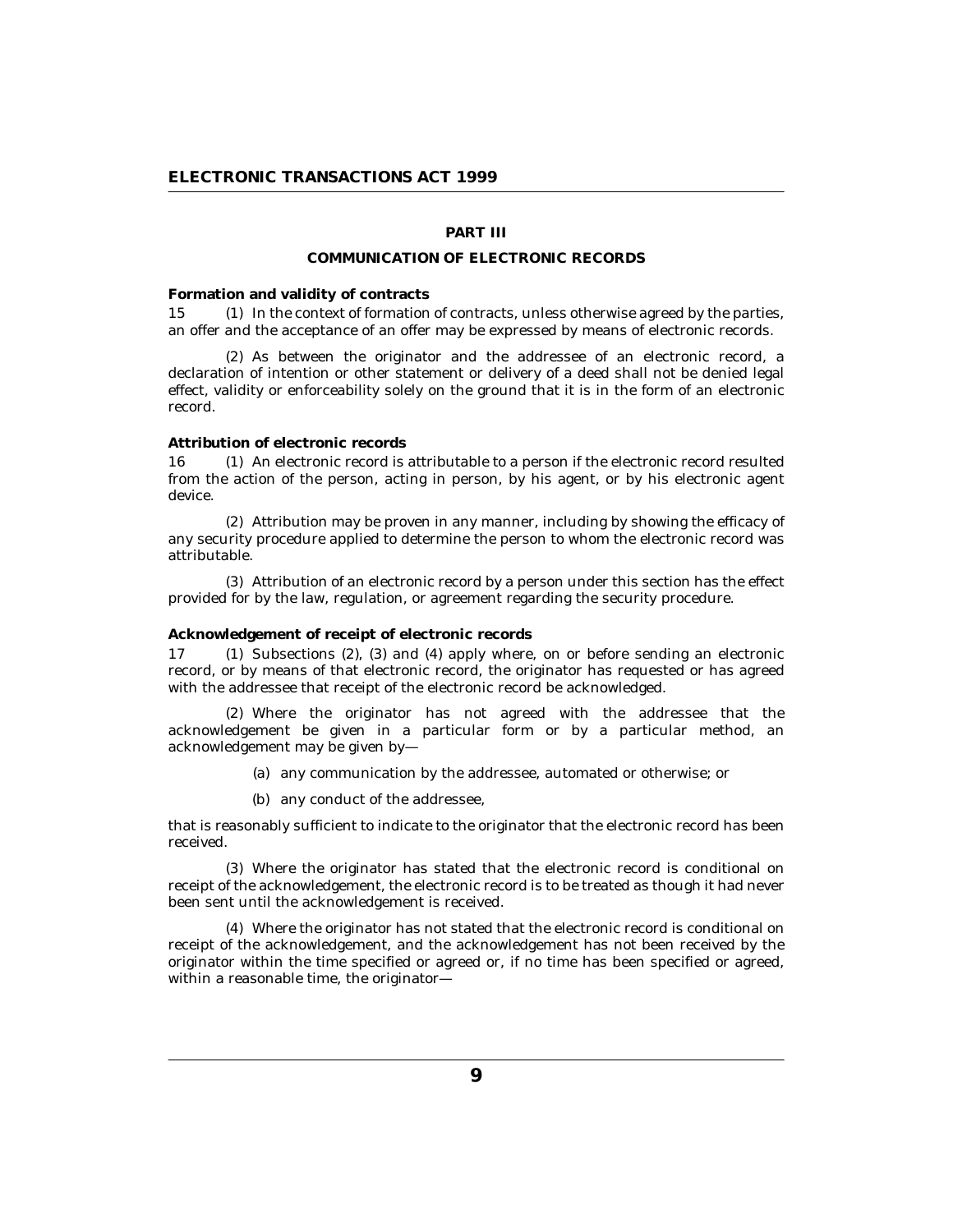- <span id="page-9-0"></span>may give notice to the addressee stating that no acknowledgement has (a) been received and specifying a reasonable time by which the acknowledgement must be received; and
- (b) if the acknowledgement is not received within the time specified in paragraph (a), may, upon notice to the addressee, treat the electronic record as though it had never been sent or exercise any other rights the originator may have.

Where the originator receives the addressee's acknowledgement of receipt, it is (5) presumed that the related electronic record was received by the addressee, but that presumption does not imply that the electronic record corresponds to the record received.

Where the received acknowledgement states that the related electronic record (6) met technical requirements, either agreed upon or set forth in applicable standards, it is presumed that those requirements have been met.

Except in so far as it relates to the sending or receipt of the electronic record, (7) this section is not intended to deal with the legal consequences that may flow either from that electronic record or from the acknowledgement of its receipt.

**Time and place of dispatch and receipt of electronic records**

18 (1) Unless otherwise agreed between the originator and the addressee, the dispatch of an electronic record occurs when it enters an information processing system outside the control of the originator.

Unless otherwise agreed between the originator and the addressee, the time of (2) receipt of an electronic record is determined as follows—

- where the addressee has designated an information processing system for (a) the purpose of receiving electronic records, receipt occurs
	- at the time when the electronic record enters the designated (i) information processing system; or
	- (ii) if the electronic record is sent to an information processing system of the addressee that is not the designated information processing system, at the time when the electronic record comes to the attention of the addressee;
- (b) where the addressee has not designated an information processing system, receipt occurs when the electronic record enters an information processing system of the addressee or otherwise comes to the attention of the addressee.

(3) Subsection (2) applies notwithstanding that the place where the information processing system is located may be different from the place where the electronic record is deemed to be received under subsection (4).

Unless otherwise agreed between the originator and the addressee, an (4) electronic record is deemed to be dispatched at the place where the originator has his place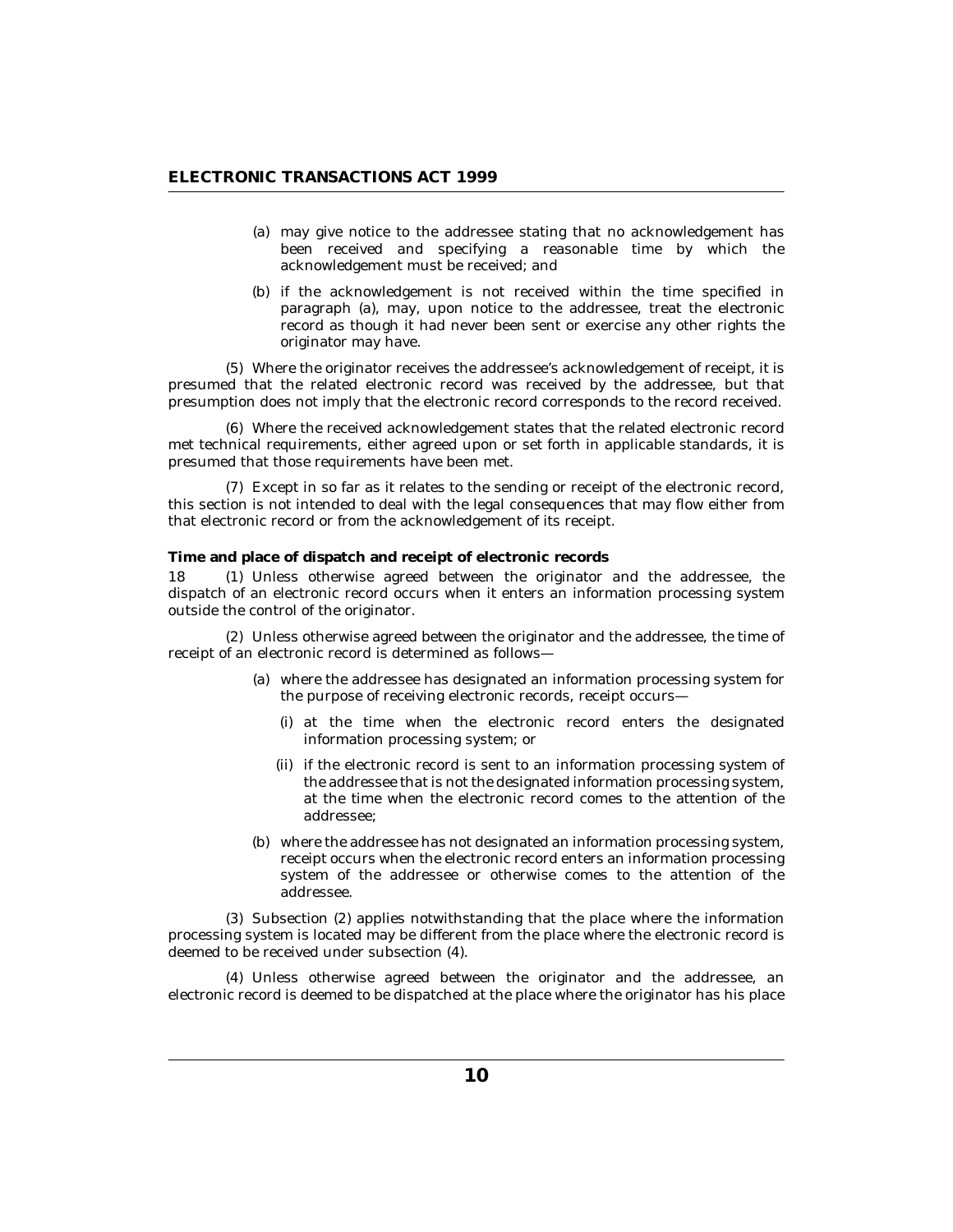<span id="page-10-0"></span>of business, and is deemed to be received at the place where the addressee has his place of business.

- $(5)$  For the purposes of subsection  $(4)$ 
	- (a) if the originator or the addressee has more than one place of business, the place of business is that which has the closest relationship to the transaction to which the electronic record relates or, where there is no such transaction, the place of business is presumed to be the principal place of business; or
	- (b) if the originator or the addressee does not have a place of business, it is presumed to be where the originator or the addressee ordinarily resides.

### **PART IV**

## **ELECTRONIC SIGNATURES**

**Electronic signature associated with an accredited certificate**

An electronic signature that is associated with an accredited certificate issued by an authorised certification service provider under section 20 is deemed to satisfy the requirements of subsection 11(1)(a) and (b). 19

**Certification and revocation of certification**

The provision of certification services for electronic signatures is not subject to prior authorisation. 20

The Minister, on application by a certification service provider and on payment (2) of such fee as may be prescribed under the Government Fees Act 1965, may, if satisfied that the applicant meets the relevant criteria (which may include criteria in respect to electronic signature products), by notice published in the Gazette, authorise the applicant to provide accredited certificates.

(3) Subject to subsection (4), the Minister, if satisfied that an authorised certification service provider no longer meets the relevant criteria, may by notice published in the Gazette revoke an authorisation given under subsection (2).

(4) Before revoking an authorisation under subsection (3), the Minister shall give notice in writing to the authorised certification service provider of his intention to do so and indicating his reasons for the proposed revocation and shall invite the authorised certification service provider, within 14 days of the notice, to submit representations in writing as to why the authorisation should not be revoked, and the Minister shall consider those representations.

(5) In this section the "relevant criteria" means such policy criteria as the Minister may specify by notice published in the Gazette.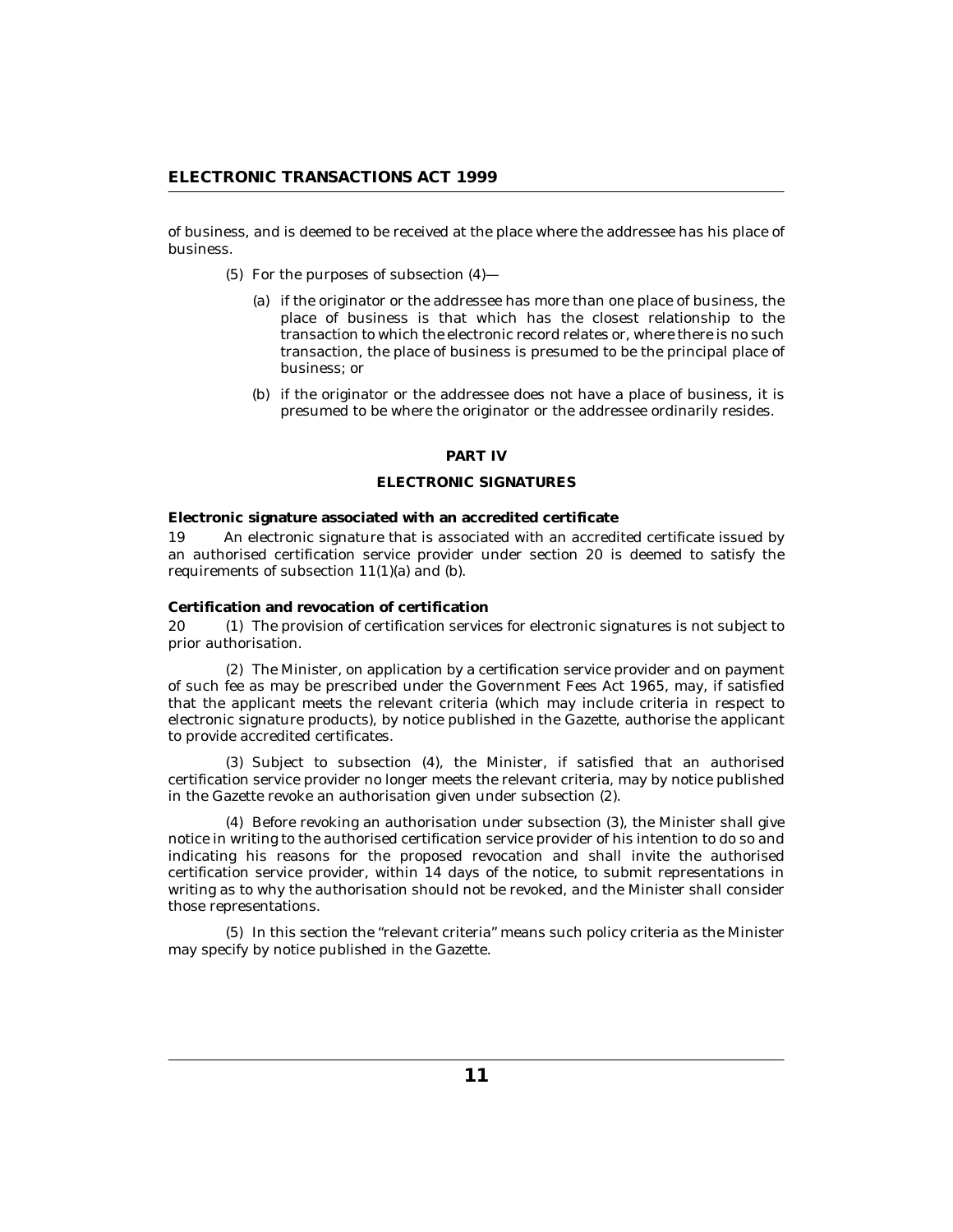### <span id="page-11-0"></span>**Recognition of external certification service providers**

21 (1) The Minister may by notice published in the Gazette, recognise certificates or classes of certificates issued in, or certification service providers or classes of certification service providers established in any other jurisdiction and, upon such recognition and on payment of such fee as may be prescribed under the Government Fees Act 1965—

- (a) those certificates or classes of certificates shall be deemed to be accredited certificates; and
- (b) those certification service providers or classes of certification service providers shall be deemed to be authorised under subsection 20(2).

 $(2)$  In determining to accord recognition under subsection  $(1)$  the Minister shall have regard to whether—

- (a) the certificates or classes of certificates are required to, and do in fact, meet obligations equivalent to those required for an accredited certificate; and
- (b) the certification service providers or classes of certification service providers are required to, and do in fact, meet criteria equivalent to those required for an authorised certification service provider.

The Minister may, by notice published in the Gazette, revoke any recognition (3) accorded under subsection (1), but, before doing so, the Minister shall advise the person affected of his intention to do so and indicating his reasons for the proposed revocation and shall invite that person, within 14 days of the notice, to submit representations in writing as to why the recognition should not be revoked, and the Minister shall consider those representations.

#### **Pseudonyms**

22 (1) Certification service providers may, at the request of a particular signatory, indicate in the relevant certificate a pseudonym instead of the signatory's name.

Where a pseudonym is indicated pursuant to subsection (1), the certification (2) service provider shall, where necessary for the investigation of an offence involving the use of electronic signatures or where otherwise required by law to do so, transfer personal data relating to the signatory.

Where personal data is transferred pursuant to subsection (2), the certification (3) service provider shall make a record of the transfer and as soon as possible thereafter give notice to the signatory of the transfer.

**Liability of authorised certification service provider**

By issuing an accredited certificate, an authorised certification service provider is liable to any person who reasonably relied on the certificate for— 23

> (a) the accuracy of all information in the accredited certificate as from the date on which it was issued, unless the authorised certification service provider has stated otherwise in the accredited certificate;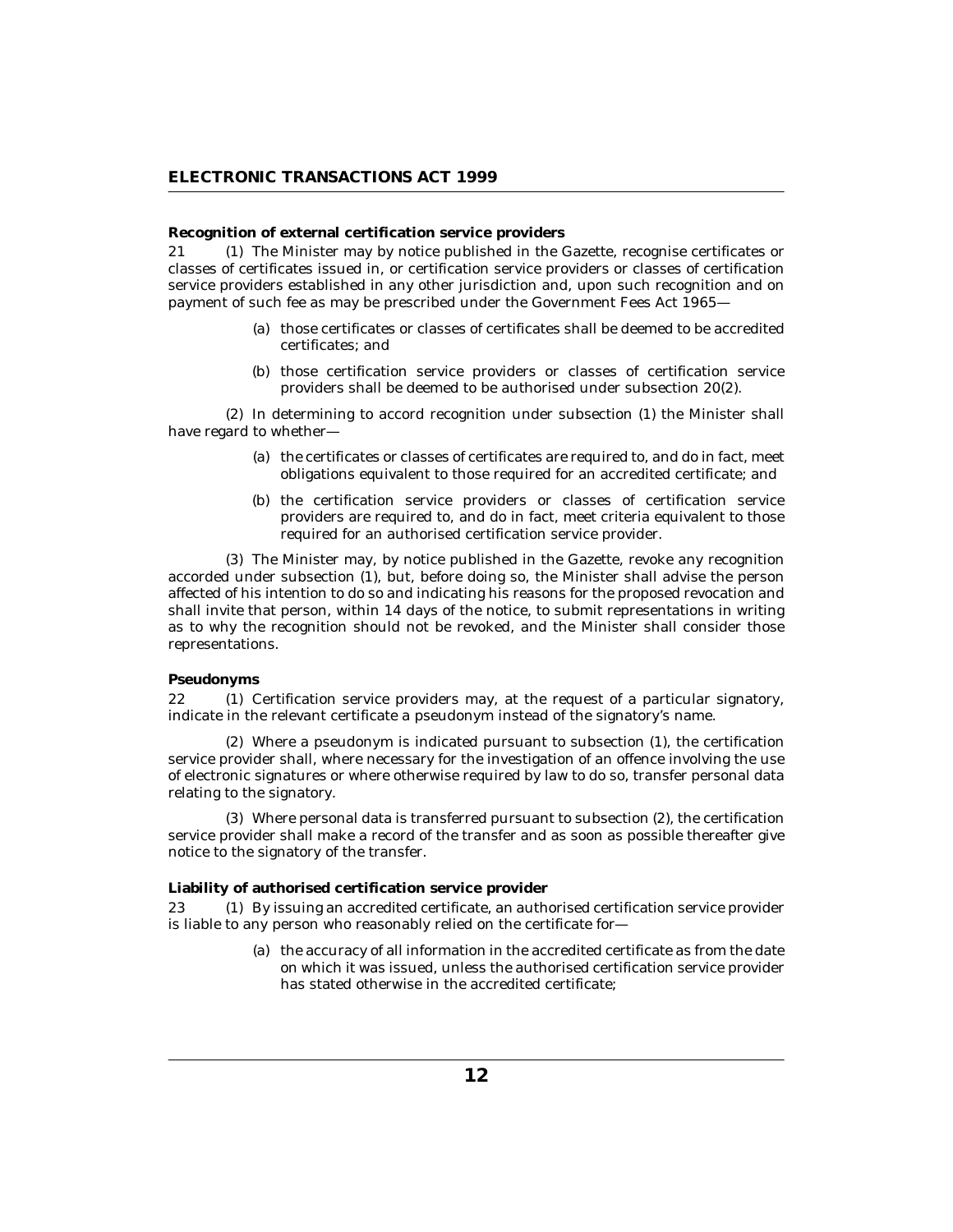- <span id="page-12-0"></span>(b) assurance that the person identified in the accredited certificate held, at the time the accredited certificate was issued, the signature creation device corresponding to the signature verification device given or identified in the accredited certificate;
- if the authorised certification service provider generates both the signature (c) creation device and the signature verification device, assurance that the two devices function together in a complementary manner,

unless the person who relied on the accredited certificate knows or ought reasonably to have known that the authorisation of the certification service provider has been revoked.

(2) An authorised certification service provider is not liable for errors in the information in an accredited certificate where—

- (a) the information was provided by or on behalf of the person identified in the accredited certificate; and
- (b) the certification service provider can demonstrate that he has taken all reasonably practical measures to verify that information.
- (3) An authorised certification service provider that-
	- (a) indicates in the accredited certificate limits on the uses of that certificate; and
	- (b) makes those limits known to third parties,

is not liable for damages arising from the use of the accredited certificate contrary to those limits.

The limits in subsection (3) may include a limit on the value of transactions for (4) which the accredited certificate is valid.

### **PART V**

## **ENCRYPTION**

**Regulations**

 $(1)$  The Minister may make regulations—  $24$ 

- (a) respecting the use, import and export of encryption programs or other encryption products;
- (b) prohibiting the export of encryption programs or other encryption products from Bermuda generally or subject to such restrictions as may be prescribed.

For the avoidance of doubt it is declared that, subject to any regulations made (2) under subsection (1), it is lawful in Bermuda for a person to use any encryption program or other encryption product of any bit size or other measure of the strength of the encryption provided that it has lawfully come into the possession of that person.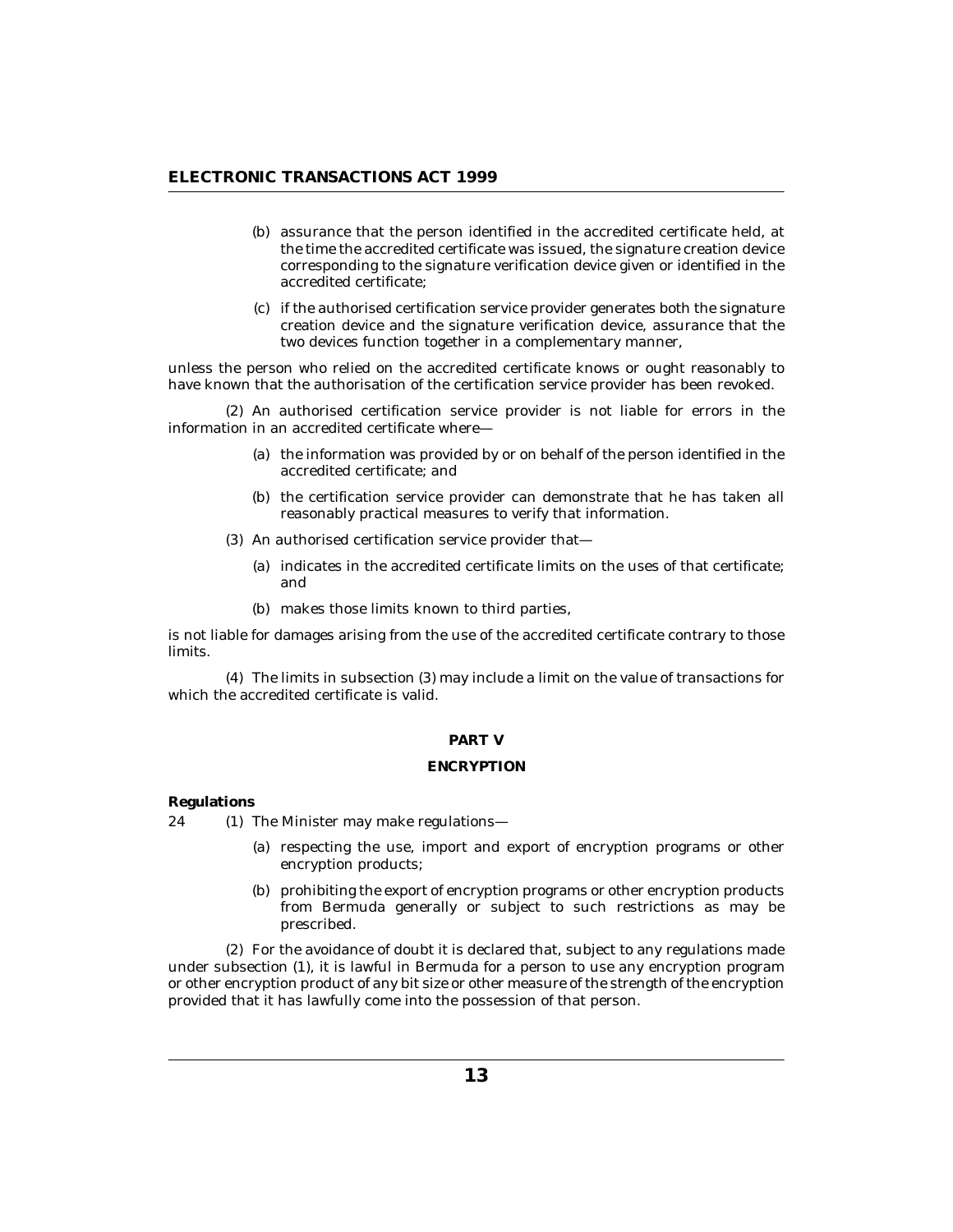<span id="page-13-0"></span>**Amendments to the Criminal Code**

Section 464 of the Criminal Code Act 1907 is amended— 25

- (a) in subsection (1), by inserting after the words "any such thing" the words ", together with any device, computer program or information necessary to secure access to, or to comprehend the meaning of, such thing or its contents";
- by inserting the following after subsection (1)— (b)

" $(1A)$  If it appears to a magistrate or to a Justice of the Peace, on complaint made on oath, that there are reasonable grounds for suspecting that a person is in possession of information or of a computer, computer program on any similar device which is relevant to the interpretation of any thing seized under subsection (1), then the magistrate or Justice of the Peace may direct that person to assist a police officer in the manner provided in subsection (7).".

by the addition of the following: (c)

" $(6)$  If the thing seized under a warrant issued under subsection  $(1)$  is a computer, computer program, or any other similar device, the magistrate may direct that a police officer be permitted to make copies of any information, software or data required for the investigation or prosecution of an offence and may direct any person arrested in connection with the warrant pursuant to which the computer, computer program or other similar device was seized to disclose or execute any procedure necessary to render the contents of the computer intelligible.

(7) If any other person is in possession of the devices, procedures or information necessary to render intelligible the contents of a computer, computer program, or any other similar device, for the purposes of subsection (6), then the magistrate may by direction pursuant to subsection (1A), require such person to surrender or provide copies of such devices or information or to execute such procedures.

(8) Any person who fails to comply with a direction under subsection (1A), (6) or (7) is guilty of an offence and is liable on summary conviction to imprisonment for 6 months or to a fine of \$50,000, or to both.".

## **PART VI**

## **DATA PROTECTION**

**Data protection**

26 (1) The Minister may make regulations prescribing standards for the processing of personal data whether or not the personal data originates inside Bermuda.

 $(2)$  The regulations may provide for-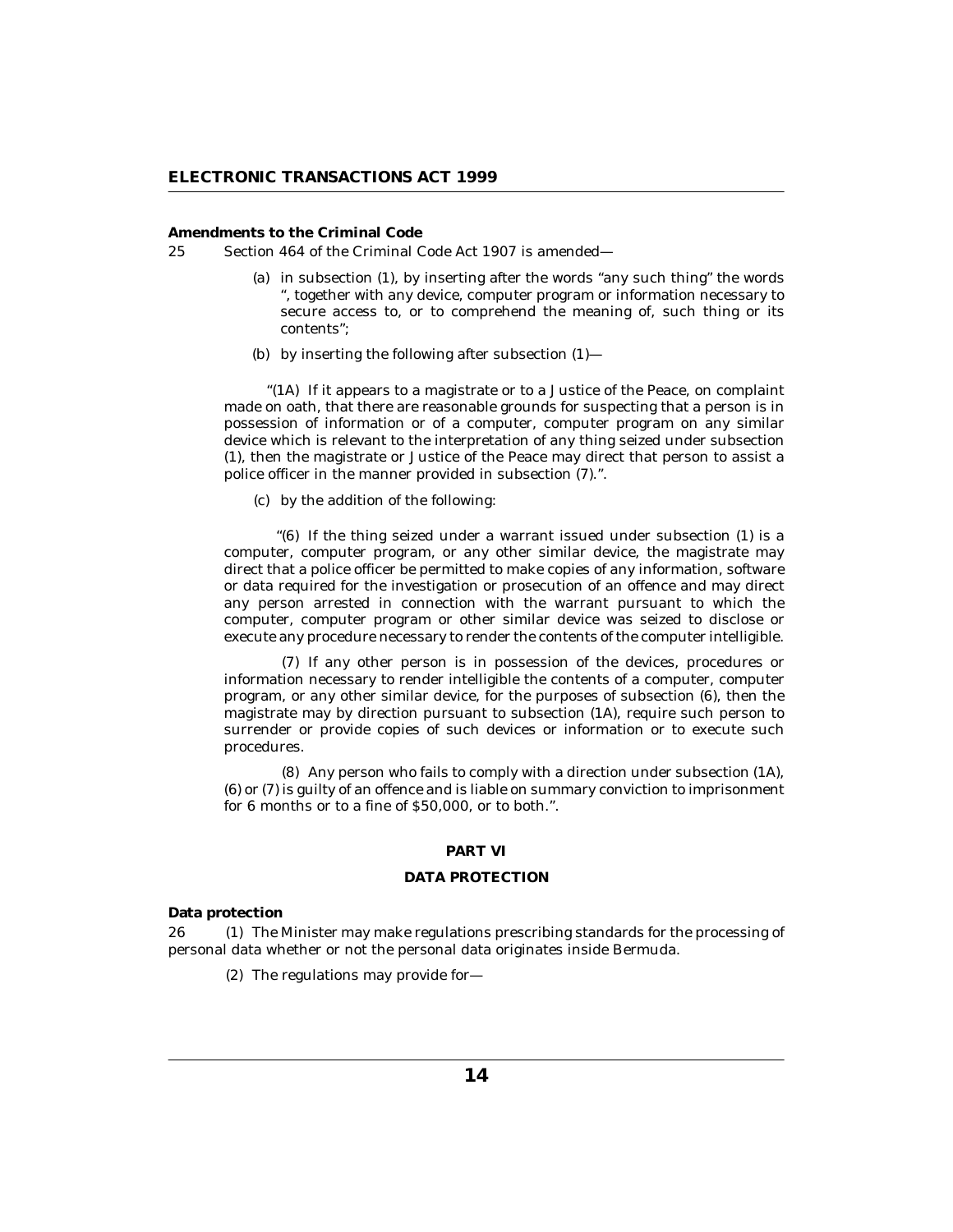- <span id="page-14-0"></span>(a) the voluntary registration and de-registration to the standards by data controllers and data processors;
- (b) the establishment of a register that is available for public inspection showing particulars of data controllers and data processors who have registered or de-registered to the standards and the dates thereof and the countries in respect of which the registration applies;
- (c) the application of the standards to those countries specified in the regulations;
- (d) different standards to be applied in respect of personal data originating from different countries.

A data controller or data processor who voluntarily registers to a standard in (3) subsection (1) must comply with the standard, as it may be amended from time to time, in respect to any personal data originating from a country to which the standard applies that is collected by the data controller during the period of registration, including any time after de-registration, and, if he fails to do so, is guilty of an offence and is liable on summary conviction to imprisonment for 6 months or to a fine of \$50,000, or to both.

## **PART VII**

## **INTERMEDIARIES AND E-COMMERCE SERVICE PROVIDERS**

#### **Liability of intermediaries**

27 (1) An intermediary is not subject to any civil or criminal liability in respect of any information contained in an electronic record in respect of which the intermediary provides services, if the inter-mediary was not the originator of that electronic record and—

- has no actual knowledge that the information gives rise to civil or criminal (a) liability;
- (b) is not aware of any facts or circumstances from which the likelihood of civil or criminal liability in respect of the information ought reasonably to have been known; or
- (c) follows the procedure set out in section 28 if the intermediary—
	- (i) acquires knowledge that the information gives rise to civil or criminal liability; or
	- becomes aware of facts or circumstances from which the likelihood of (ii) civil or criminal liability in respect of the information ought reasonably to have been known.

(2) An intermediary is not required to monitor any information contained in an electronic record in respect of which the intermediary provides services in order to establish knowledge of, or to become aware of, facts or circumstances to determine whether or not the information gives rise to civil or criminal liability.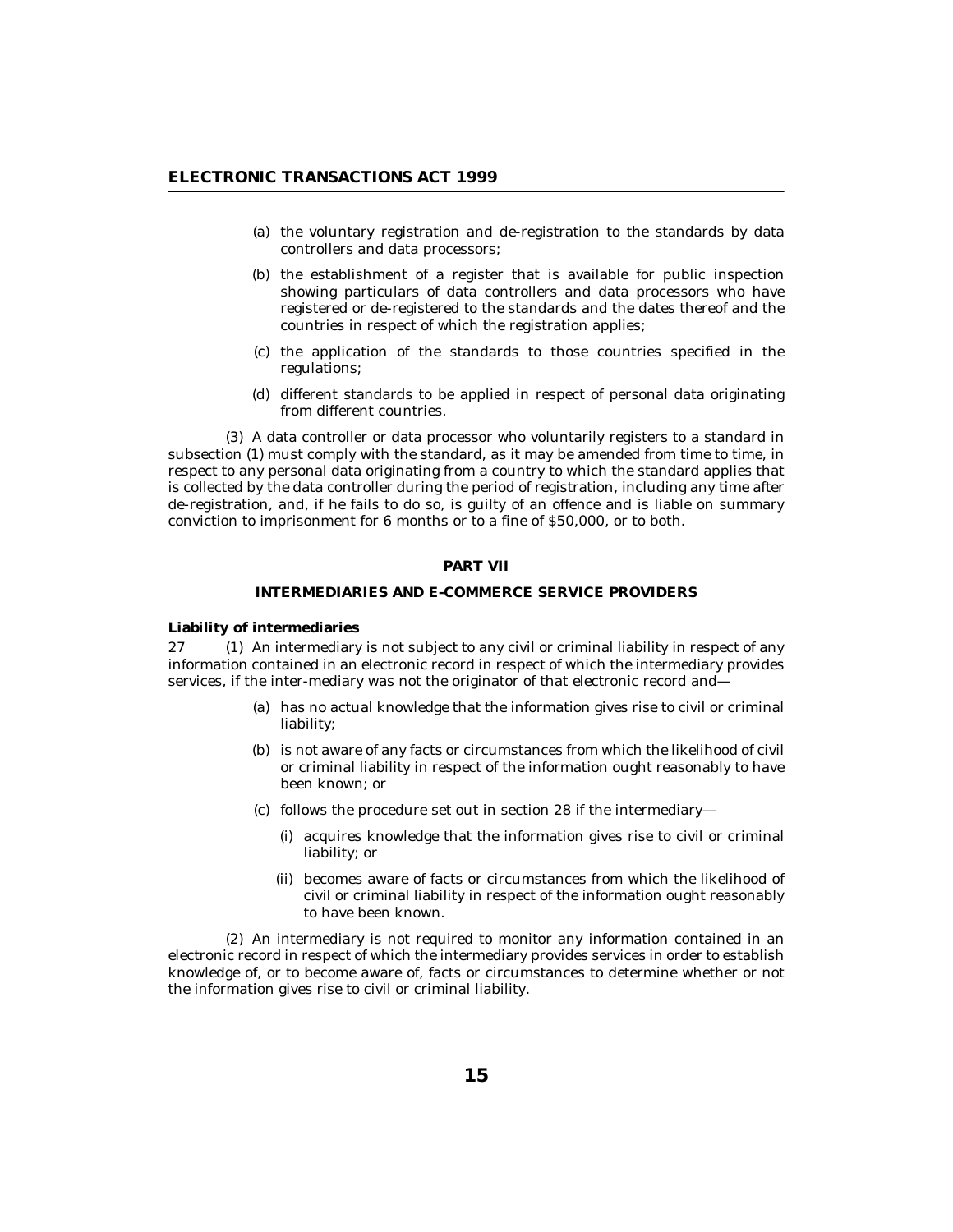<span id="page-15-0"></span>(3) Nothing in this section relieves an intermediary from complying with any court order, injunction, writ, Ministerial direction, regulatory requirement, or contractual obligation in respect of an electronic record.

**Procedure for dealing with unlawful, defamatory etc. information**

If an intermediary has actual knowledge that the information in an electronic record gives rise to civil or criminal liability, as soon as practicable the intermediary shall— 28

- (a) remove the information from any information processing system within the intermediary's control and cease to provide or offer to provide services in respect of that information; and
- (b) notify the Minister or appropriate law enforcement agency of the relevant facts and of the identity of the person for whom the intermediary was supplying services in respect of the information, if the identity of that person is known to the intermediary.

(2) If an intermediary is aware of facts or circumstances from which the likelihood of civil or criminal liability in respect of the information in an electronic record ought reasonably to have been known as soon as practicable the intermediary shall—

- follow the relevant procedure set out in a code of conduct approved or (a) standard appointed under section 29 if such code or standard applies to the intermediary; or
- (b) notify the Minister.

 $(3)$  If the Minister is notified in respect of any information under subsection  $(2)$ , the Minister may direct the intermediary to—

- (a) remove the electronic record from any information processing system within the control of the intermediary;
- (b) cease to provide services to the person to whom the intermediary was supplying services in respect of that electronic record; and
- (c) cease to provide services in respect of that electronic record.

An intermediary is not liable, whether in contract, tort, under statute or (4) pursuant to any other right, to any person, including any person on whose behalf the intermediary provides services in respect of information in an electronic record, for any action the intermediary takes in good faith in exercise of the powers conferred by, or as directed by the Minister under, this section.

**Codes of conduct and standards for intermediaries and e-commerce service providers** 29 (1) If a code of conduct is approved or a standard is appointed by the Minister under this section to apply to intermediaries or e-commerce service providers, those intermediaries or e-commerce service providers must comply with the code of conduct or standard.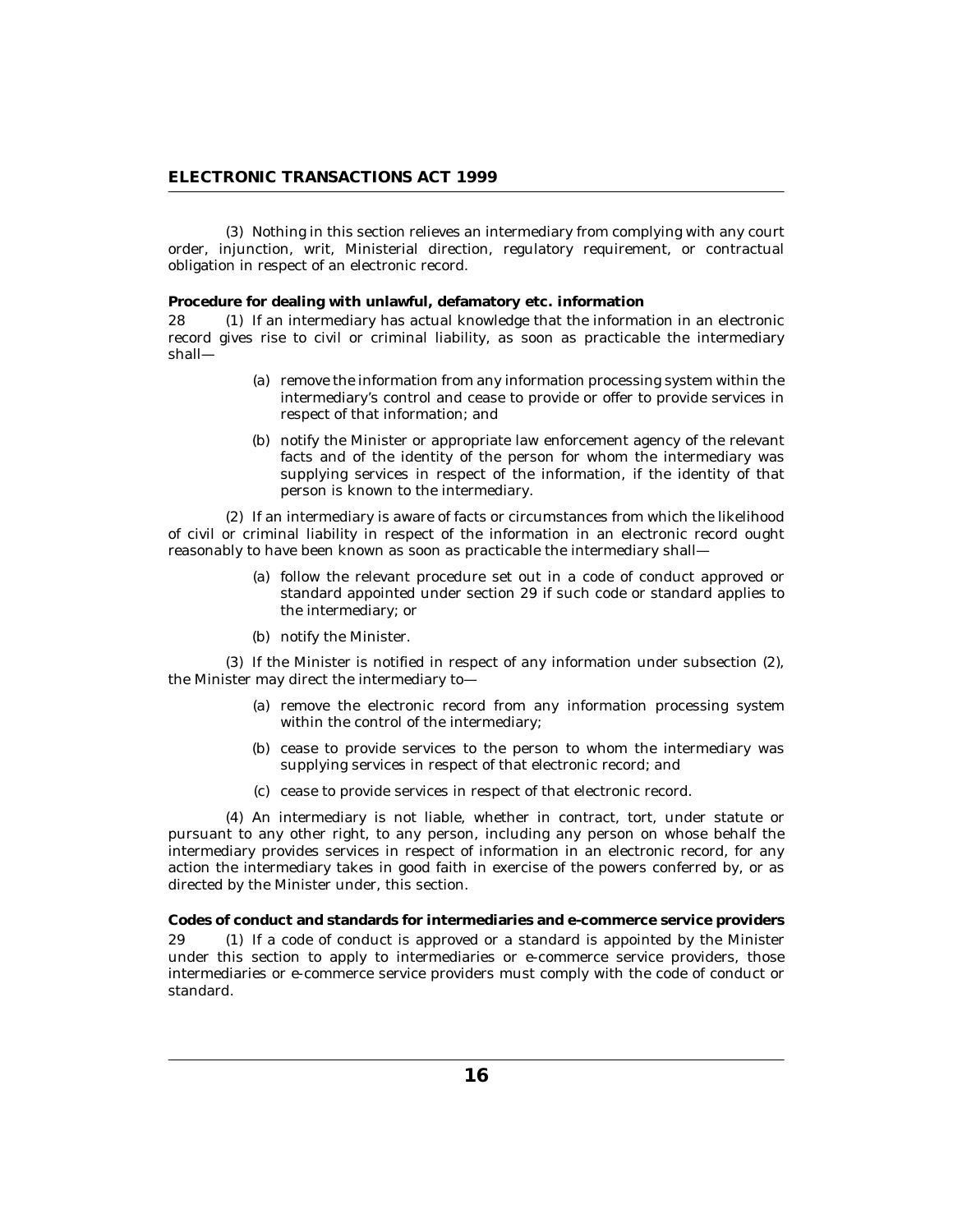An intermediary or e-commerce service provider who fails to comply with an (2) approved code of conduct or appointed standard, shall in the first instance be given a written warning by the Minister and the Minister may direct that person to cease and desist or otherwise to correct his practices, and, if that person fails to do so within such period as may be specified in the direction, he shall be guilty of an offence and be liable on summary conviction to a fine of \$5,000 for each day on which the contravention continues.

(3) If the Minister is satisfied that a body or organization represents intermediaries or e-commerce service providers, the Minister may, by notice given to the body or organization, request that body or organization to—

- (a) develop a code of conduct that applies to intermediaries or e-commerce service providers and that deals with one or more specified matters relating to the provision of services by those intermediaries or e-commerce service providers; and
- (b) provide a copy of that code of conduct to the Minister within such time as may be specified in the request.

If the Minister is satisfied with the code of conduct provided under subsection (4) (3), the Minister shall approve the code of conduct by notice published in the Gazette and thereupon the code of conduct applies to intermediaries or e-commerce service providers as may be specified in the notice.

- (5) If the Minister is satisfied that-
	- (a) no body or organization represents intermediaries or e-commerce service providers; or
	- (b) a body or organization to which notice is given under subsection (3) has not complied with the request of the Minister under that subsection,

the Minister may, by notice published in the Gazette, appoint a standard that applies to intermediaries or e-commerce service provi-ders.

(6) If the Minister has approved a code of conduct or appointed a standard that applies to intermediaries or e-commerce service providers and—

- (a) the Minister receives notice from a body or organization representing intermediaries or e-commerce service providers of proposals to amend the code of conduct or standard; or
- (b) the Minister no longer considers that the code of conduct or standard is appropriate,

the Minister may, by notice published in the Gazette, revoke or amend any existing code of conduct or standard.

A code of conduct approved or standard appointed under this section may (7) relate to one or more of the following matters—

> (a) the types of services and of customers that are permitted to be provided services by intermediaries;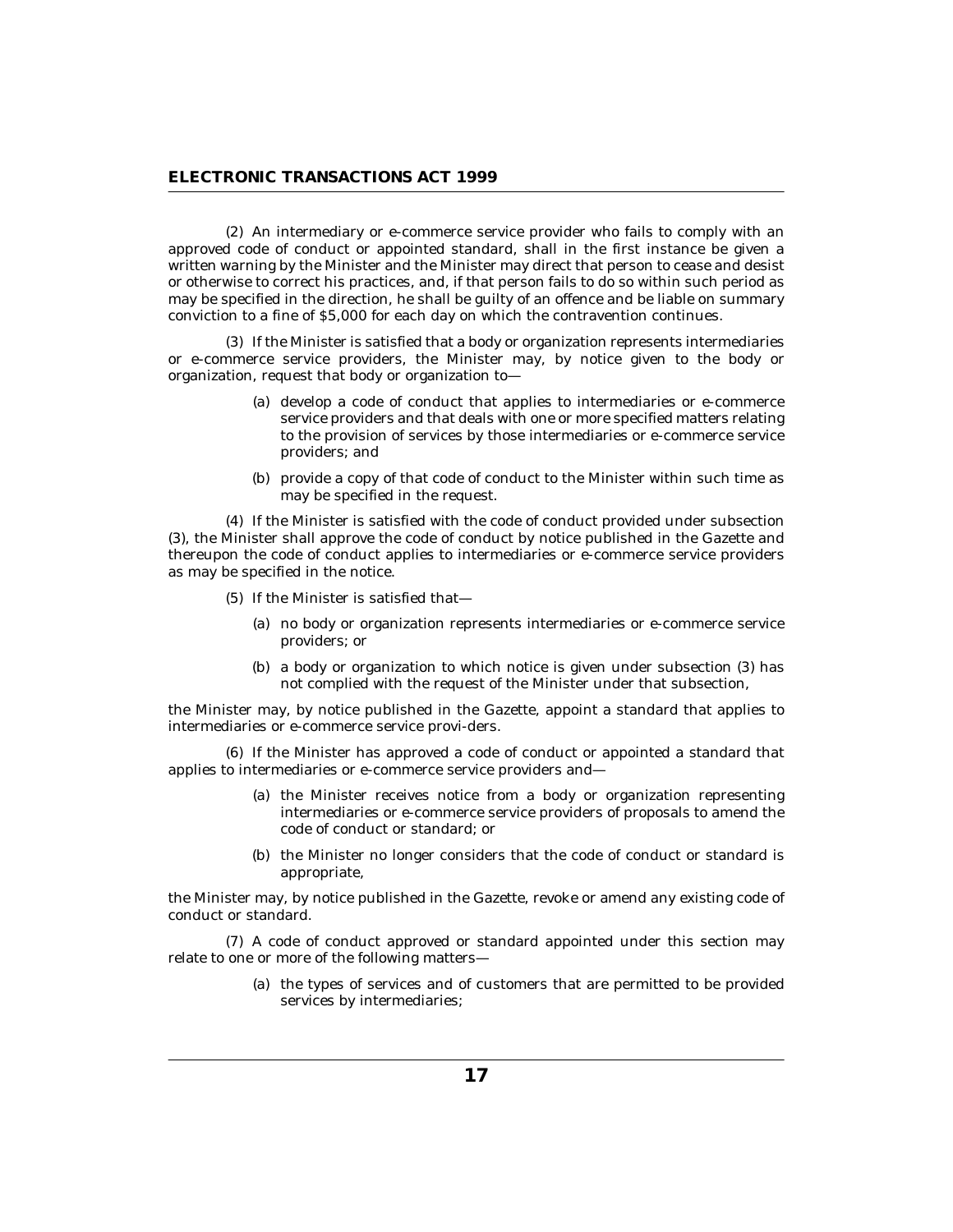- <span id="page-17-0"></span>(b) the types of information permitted to be contained in electronic records for which services are provided by intermediaries;
- (c) the contractual application of relevant codes of conduct or standards to customers of intermediaries and e-commerce service providers;
- information to be disclosed by intermediaries and e-commerce service (d) providers including name, address, e-mail address and contact and registration details;
- (e) the use of a quality accreditation mark associated with Bermuda;
- $(f)$  the actions to be taken in the event of customers of intermediaries or ecommerce service providers sending bulk, unsolicited electronic records;
- business activities prohibited by the Tenth Schedule to the Companies Act (g) 1981;
- (h) publication of material that contravenes the Obscene Publications Act 1973 or the Criminal Code Act 1907;
- (i) procedures for dealing with complaints;
- (j) procedures for dispute resolution, including dispute resolution by electronic means;
- (k) such other matters as the Minister may require.

References in this section to intermediaries and e-commerce service providers (8) include reference to a particular class of intermediary and a particular class of e-commerce service provider respectively.

#### **PART VIII**

## **E-COMMERCE ADVISORY BOARD**

**E-Commerce Advisory Board**

30 (1) There shall be a board to be known as the "E-Commerce Advisory Board" for the purpose of providing advice to the Minister on matters connected with the discharge of his functions under this Act.

The Minister shall appoint the members of the Board by notice published in (2) the Gazette.

The Board shall consist of not fewer than 5 nor more than 11 persons appearing (3) to the Minister to be knowledgeable about electronic commerce or international business.

The Minister shall designate one of the persons appointed a member under (4) subsection (2) to be the chairman of the Board.

(5) The Board shall determine its own procedure.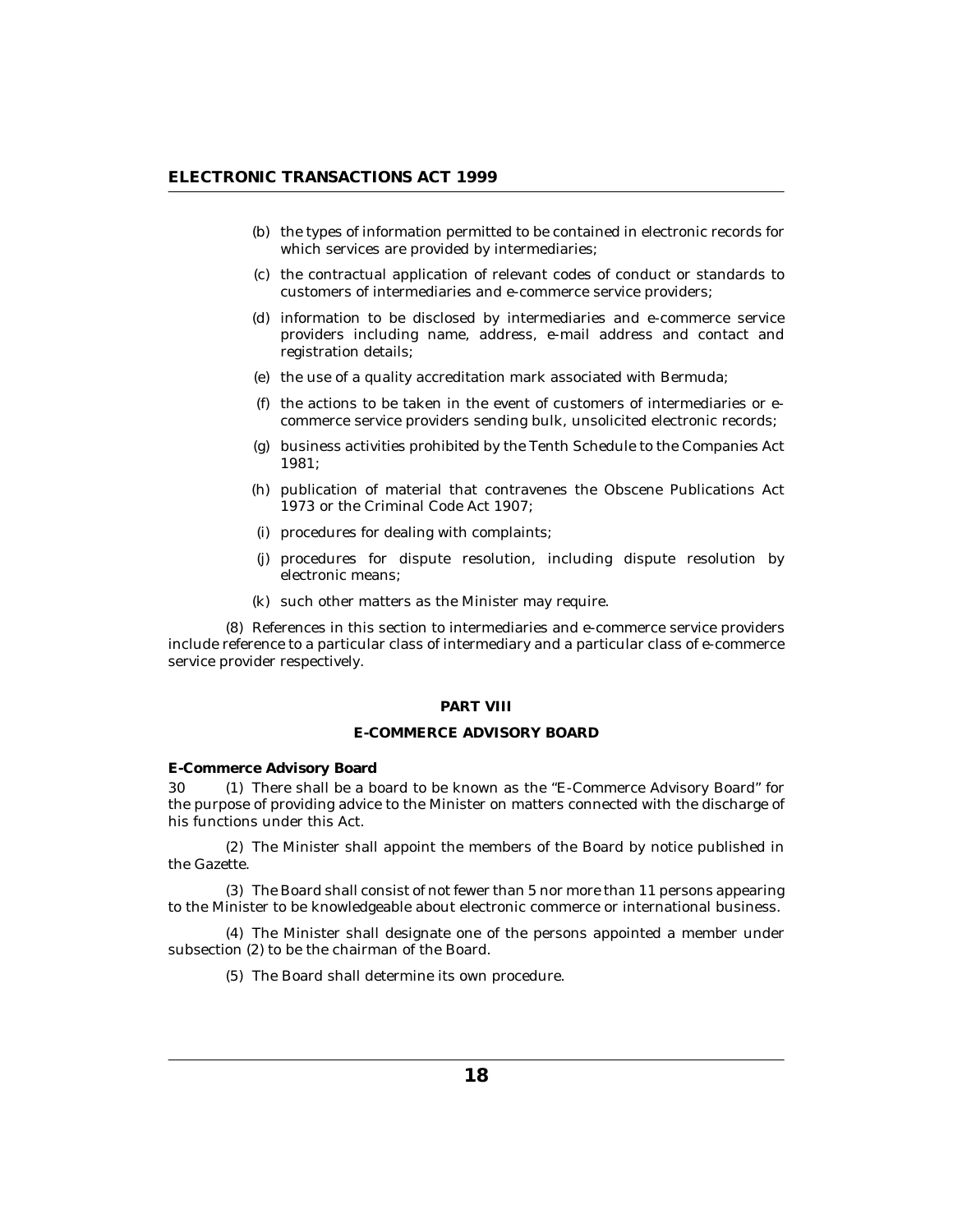<span id="page-18-0"></span>The function of the Board is to advise the Minister on any matter referred to it (6) by the Minister, or which, of its own initiative, the Board considers appropriate.

# **PART IX**

#### **GENERAL**

#### **Offences, liability of corporate officers**

Where a corporation is guilty of an offence under this Act or regulations made under this Act, every person who at the time of the commission of the offence was a director or officer of the corporation is guilty of the like offence unless he proves that the contravention took place without his consent or that he exercised all due diligence to prevent the commission of the offence. 31

## **Regulations**

The Minister may make regulations generally for any matter the Minister considers necessary to give effect to this Act and, in particular,—  $32<sub>1</sub>$ 

- (a) prescribing the relevant criteria for the issue of an accredited certificate;
- (b) respecting any matter for which provision may be made by regulations under this Act.

The regulations may provide that any contravention of a provision thereof (2) constitutes an offence and may prescribe a penalty for that offence.

(3) Regulations made under subsection (1) are subject to the negative resolution procedure.

#### **Consequential amendments**

The Acts set out in column 1 of the Schedule are amended in the manner set out in column 2 of that Schedule. 33

## **Commencement**

This Act or any provision thereof comes into operation on such day as the Minister may appoint by notice published in the Gazette. 34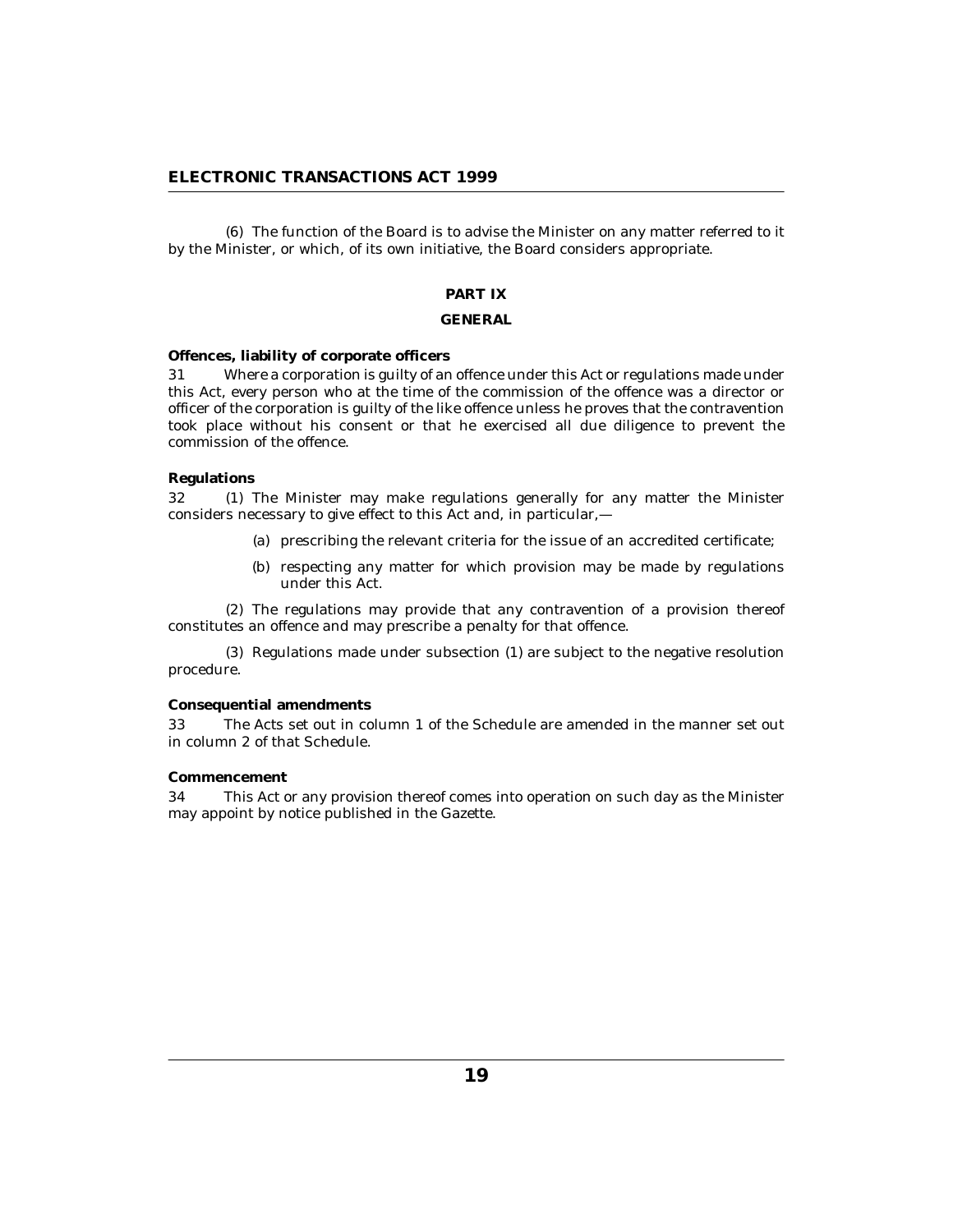## **SCHEDULE**

(section 33) **Arbitration Act 1986** section 20 Insert after subsection (1) the following— (1A) For the purposes of subsection (1) the examination of witnesses on oath or affirmation and the administering of oaths or the taking of affirmations of witnesses in the arbitration may be conducted by appropriate electronic means.". **Bermuda International Conciliation and Arbitration Act 1993** section 7 Insert next after subsection (3) the following-(4) For the purposes of subsection  $(2)$ — (a) discussions with one or more parties; (b) the hearing of witnesses, experts or parties; (c) the inspection of documents, goods or other property; and (d) consultation with the conciliator, may, as far as is practicable, be conducted by electronic means and the conciliator and one or more of the parties are not required to be physically present in the same place at any time.". section 21 **Insert next after subsection (4) the following—** (5) Conciliation proceedings need not be conducted by way of oral hearing or oral argument, or conducted on the basis of documents or other materials, and may, at the option of the parties, be conducted by electronic means, including electronic exchange of documents or by video conference.". section 37 **Insert next after subsection (4) the following—**  $(5)$  For the purposes of subsections  $(1)$  and  $(2)$ , proceedings conducted by way of oral hearings for the presentation of evidence or for oral argument, or conducted on the basis of documents or other materials, may be conducted by appropriate electronic means.". **Companies Act 1981** section 129 **Insert next after subsection (1A) the following—** (1B) Nothing in subsection (1)(e) shall prohibit an exempted company from offering goods or services electronically from a place of business in Bermuda or through an internet or other electronic service provider located in Bermuda.". section 133 **Insert next after subsection (4) the following—** (5) A company shall be deemed to engage in or carry on any trade or business in Bermuda if it makes known by way of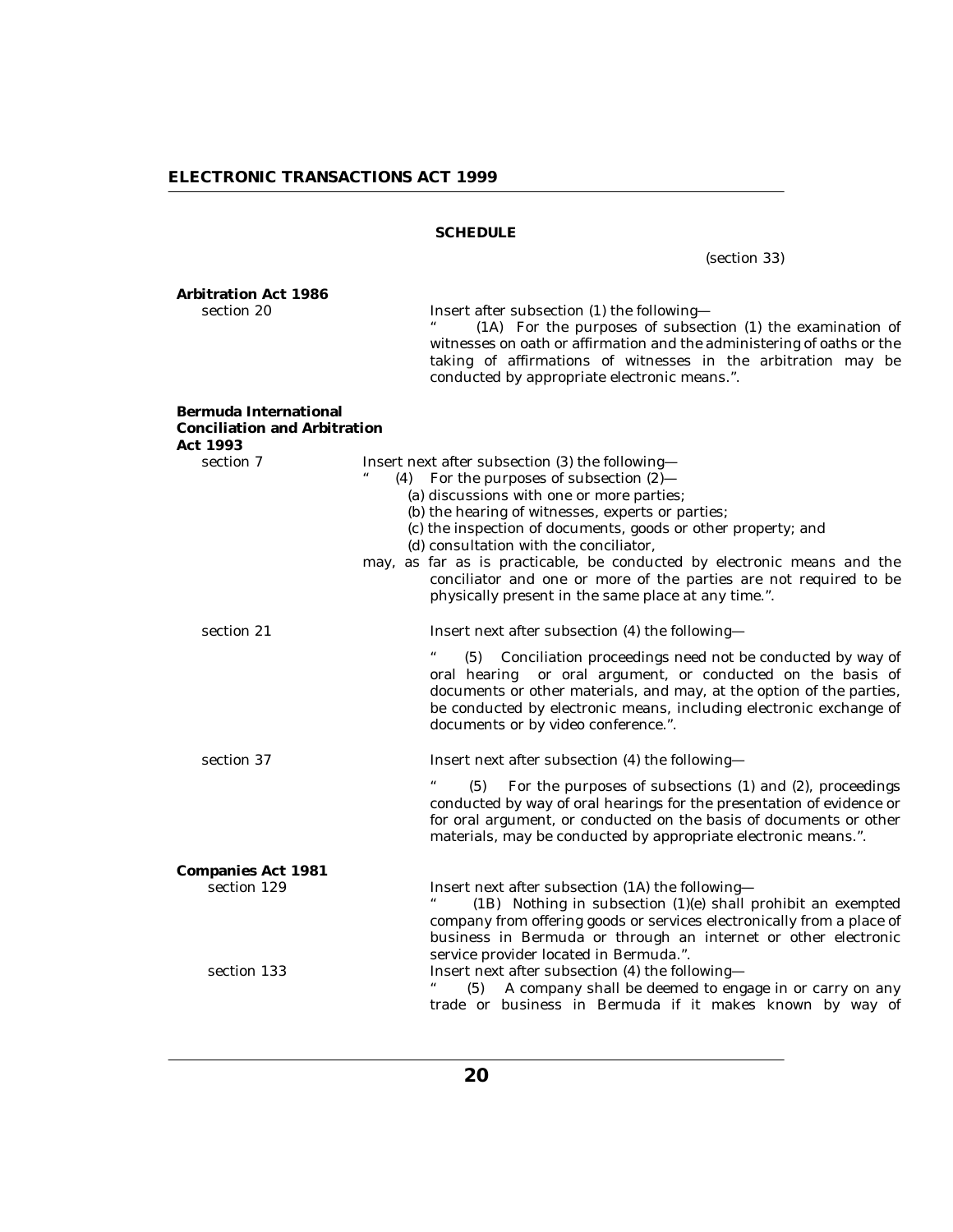advertisement or by any state-ment on a web site or by an electronic record as defined in the Electronic Transactions Act 1999 that it may be contacted at a particular address in Bermuda or if it uses a Bermudian domain name.".

| Computer Misuse Act 1996                 |                                                                                                                                                                                                                                                                                                                                                                                                                                                                                                                                                                                                                                                                                                                                                                                                                                                                                                                                                                                                                                                                                                                                                                                                                                                                                |
|------------------------------------------|--------------------------------------------------------------------------------------------------------------------------------------------------------------------------------------------------------------------------------------------------------------------------------------------------------------------------------------------------------------------------------------------------------------------------------------------------------------------------------------------------------------------------------------------------------------------------------------------------------------------------------------------------------------------------------------------------------------------------------------------------------------------------------------------------------------------------------------------------------------------------------------------------------------------------------------------------------------------------------------------------------------------------------------------------------------------------------------------------------------------------------------------------------------------------------------------------------------------------------------------------------------------------------|
| section 6                                | Insert next after section 6 the following-<br>"Causing computer to cease to function<br>$(1)$ A person is guilty of an offence if-<br>6A<br>(a) he causes a computer to cease to function<br>permanently or temporarily; and<br>(b) at the time he engages in conduct that causes a<br>computer to cease to function permanently or<br>temporarily he has-<br>knowledge that the conduct is un-authorised;<br>(i)<br>(ii)<br>the requisite know-ledge; and<br>the requisite intent.<br>(iii)<br>(2) For the purposes of subsection $(1)(b)$ —<br>(a) "requisite knowledge" is knowledge that the conduct would<br>or would be likely to cause a computer to cease to<br>function permanently or temporarily; and<br>(b) "requisite intent" is intent to cause a computer to cease<br>to function and by so doing-<br>prevent or hinder ac-cess to the computer; or<br>(i)<br>(ii)<br>impair the operation of the computer,<br>but the intent need not be directed at a particular computer.<br>A person guilty of an offence under this section is<br>(3)<br>liable-<br>(a) on summary conviction to imprisonment for 6 months or<br>to a fine of \$6,000 or to both;<br>(b) on conviction or indictment to imprisonment for 5 years<br>or to a fine of \$20,000 or to both.". |
| section 7                                | In subsection (1), delete "or 5" and substitute ", 5 or 6A".                                                                                                                                                                                                                                                                                                                                                                                                                                                                                                                                                                                                                                                                                                                                                                                                                                                                                                                                                                                                                                                                                                                                                                                                                   |
|                                          | Insert next after subsection (3) the following:                                                                                                                                                                                                                                                                                                                                                                                                                                                                                                                                                                                                                                                                                                                                                                                                                                                                                                                                                                                                                                                                                                                                                                                                                                |
|                                          | $\epsilon\epsilon$<br>(3A) "Significant link", in relation to an offence under section<br>6A, means-<br>(a) that the accused was in Bermuda when he engaged in<br>conduct which caused the computer to cease to function<br>permanently or temporarily; or<br>(b) that the computer was in Bermuda.".                                                                                                                                                                                                                                                                                                                                                                                                                                                                                                                                                                                                                                                                                                                                                                                                                                                                                                                                                                          |
| <b>Exempted Partnerships Act</b><br>1992 |                                                                                                                                                                                                                                                                                                                                                                                                                                                                                                                                                                                                                                                                                                                                                                                                                                                                                                                                                                                                                                                                                                                                                                                                                                                                                |
| section 19                               | Insert next after subsection (2) the fol-lowing-                                                                                                                                                                                                                                                                                                                                                                                                                                                                                                                                                                                                                                                                                                                                                                                                                                                                                                                                                                                                                                                                                                                                                                                                                               |